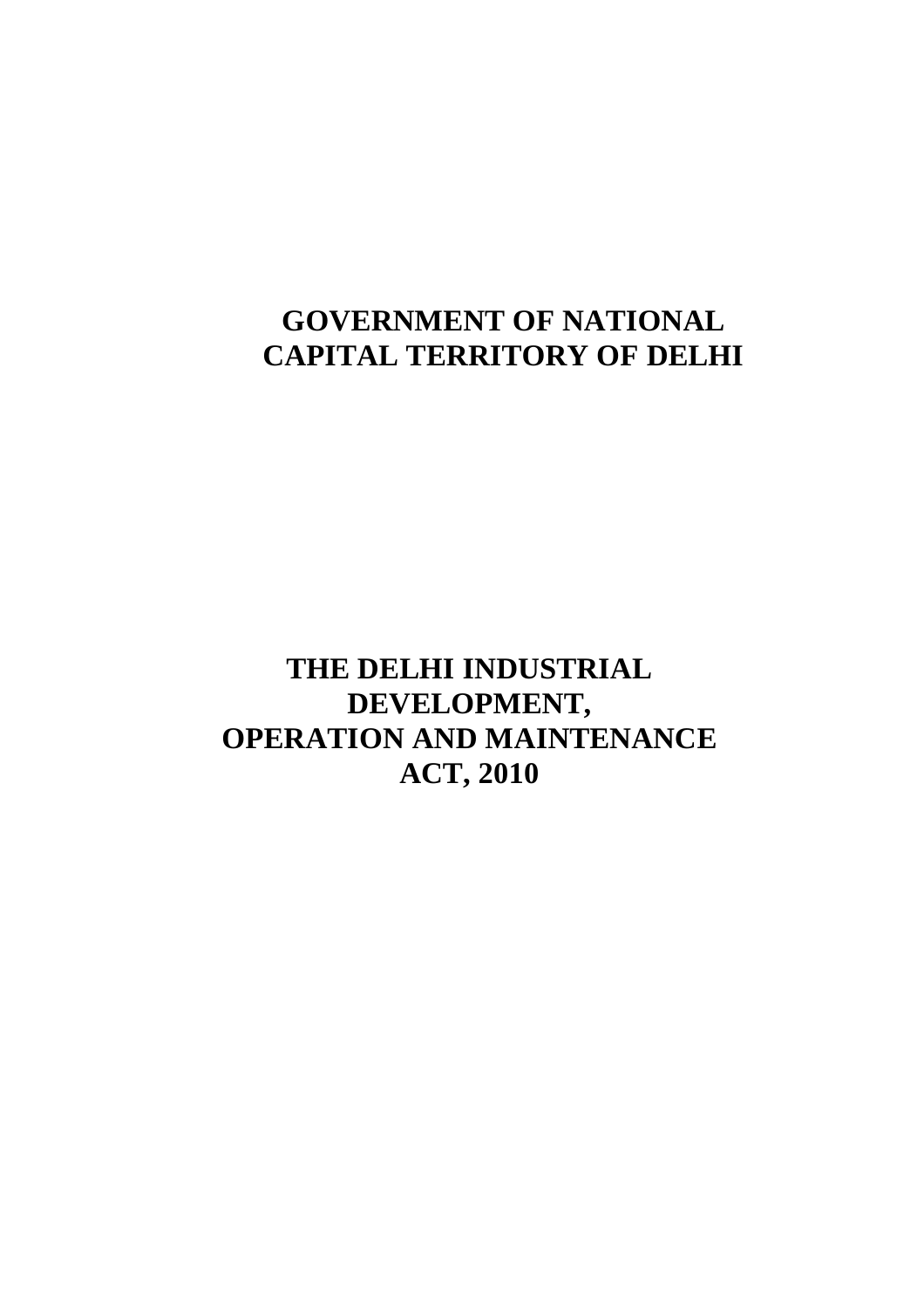#### **"THE DELHI INDUSTRIAL DEVELOPMENT OPERATION AND MAINTENANCE ACT, 2010" (DELHI ACT 08 OF 2010)**

 (As passed by the Legislative Assembly of the National Capital Territory of Delhi on the  $30<sup>th</sup>$  March, 2010)

 $[13^{th}$  May, 2010]

 An Act to make special provision for securing the orderly establishment of industrial areas, industrial estates and flatted factories complexes in the National Capital Territory of Delhi, and to assist generally in the organization, including operation and maintenance thereof, and for the purpose to reconstitute and empower Delhi State Industrial and Infrastructure Development Corporation Ltd., a company incorporated under the Companies Act, 1956 ( 1 of 1956), and for purposes connected therewith or incidental thereto.

 Delhi in the Sixty - first year of the Republic of India as follows: BE it enacted by the Legislative Assembly of the National Capital Territory of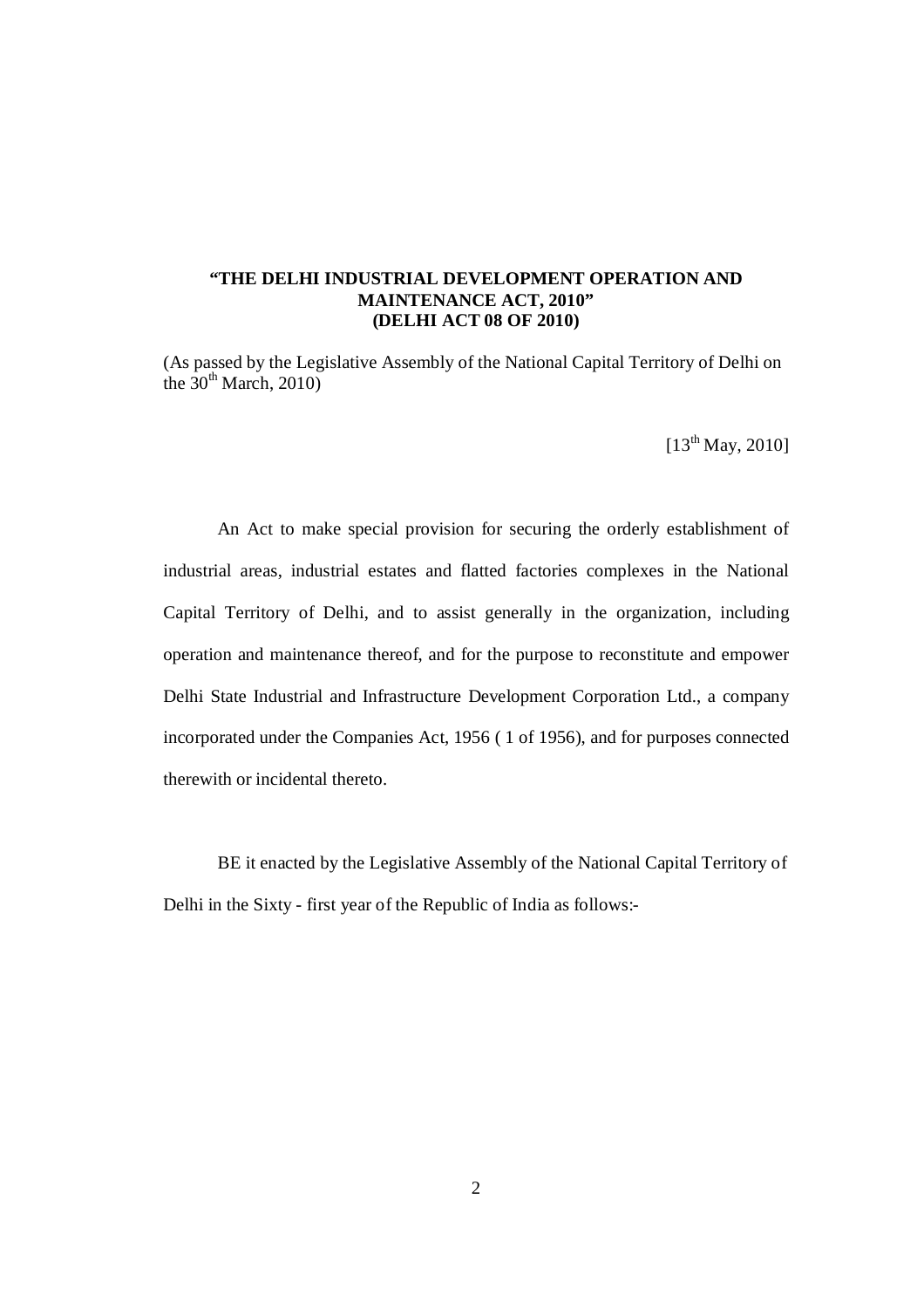# **CHAPTER I**

#### **PRELIMINARY**

- $1.$  called the Delhi Industrial Development, Operation and Maintenance Act, Short title, extent and commencement.- (1) This Act may be 2010.
	- (2) It extends to the whole of the National Capital Territory of Delhi.
	- (3) It shall come into force on such date as the Government may, by notification in the **official Gazette**, appoint.
- 2. Definitions.- In this Act, unless the context otherwise requires,-
	- (a) **"amenity"** includes road, supply of water or electricity, street lighting, drainage, sewerage, green cover including plantation of trees and development of parks, conservancy and such other convenience as the Government may, by notification in the **official Gazette** specify to be an amenity for the purposes of this Act;
	- (b) **"approved"** means approved by the authority having jurisdiction**;**
	- (c) **"building"** means any structure for whatsoever purpose and of whatsoever materials constructed and every part thereof whether used as human habitation or not and includes foundation, plinth, walls, floors, roofs, chimneys, plumbing and building services, fixed platforms, verandaha, balcony, cornice or projection, part of a building or anything affixed thereon or any wall enclosing or intended to enclose any land or space and signs and outdoor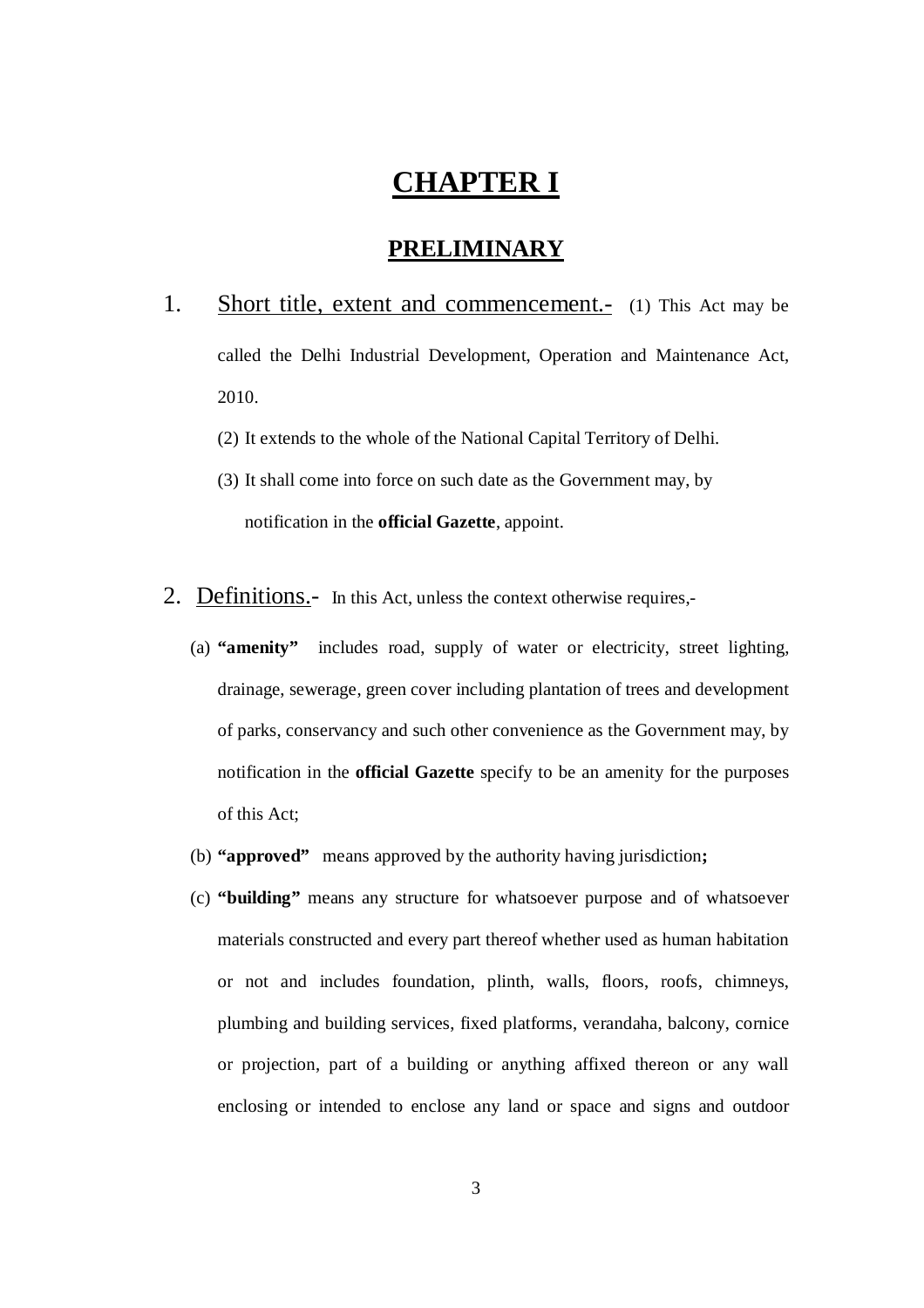display structures. Tents, shamianahs, tarpaulin shelter etc. erected for temporary and experimental measures with the permission of the Authority shall not be considered as building;

- (d) **"Collector"** means the Deputy Commissioner of a revenue area of Delhi, and includes any officer specially appointed by the Government to perform the functions of a Collector under this Act;
- (e) **"Corporation"** means the Delhi State Industrial and Infrastructure Development Corporation Ltd., a company incorporated under the provisions of the Companies Act, 1956 (1 of 1956);
- (f) **"Delhi"** means the National Capital Territory of Delhi;
- (g) **"development"** with its grammatical variations, means the carrying out, of building, engineering, quarrying or other operations in, or over or under land, or the making of any material change in any building or land and includes redevelopment, but does not include mining operations; and 'to develop' shall be construed accordingly;
- (h) **"engineering operations"** include the formation or laying out of means of access to a road or the laying out of means of water supply, drainage and sewerage, construction, operation and maintenance of common Effluent Treatment Plants, or laying out of means of supply of electricity, street lighting, plantation of trees and development of parks, conservancy and such other operation as the Government may, by notification in the **official Gazette**  specify to be an engineering operation for the purpose of this Act;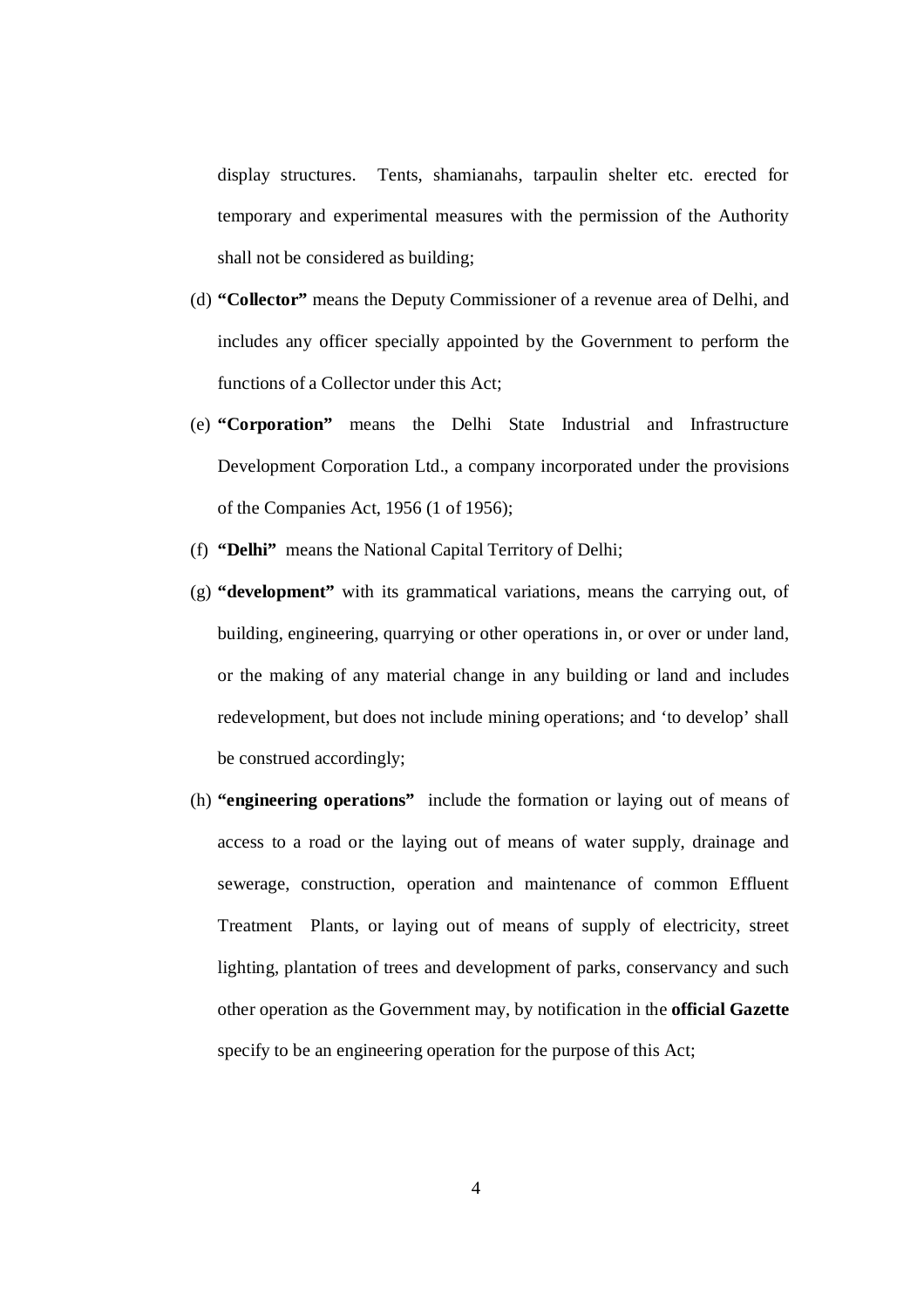- (i) **"flatted factories complex"** means any site selected and notified by the Government, where the Corporation builds flatted factories and other buildings and makes them available for any industries or class of industries or any existing flatted factories complex included in Part-B of the Schedule;
- (j) **"Government"** means the Lieutenant Governor of the National Capital Territory of Delhi appointed by the President under Article 239 and designated as such under Article 239AA of the Constitution;
- (k) **"industrial area"** means any area declared to be an industrial area by the Government by notification in the **official Gazette**, whether already developed or is to be developed for the purpose of accommodating industrial units;
- (l) **"industrial building"** include any building or part of building or structure, in which products or materials of all kinds and properties are fabricated, assembled or processed, refineries, mills, dairies, factories, etc;
- (m)**"industrial estate"** means any site selected and notified by the Government, where the Corporation builds factories and other buildings and makes them available for any industries or class of industries or any existing industrial estate or area included in Part A of the Schedule;
- (n) **"land"** the expression land shall have the meaning respectively assigned to it in section 3 of the Land Acquisition Act, 1894(1 of 1894);
- (o) **"Lieutenant Governor"** means the Administrator of the National Capital Territory of Delhi appointed by the President under article 239 of the Constitution;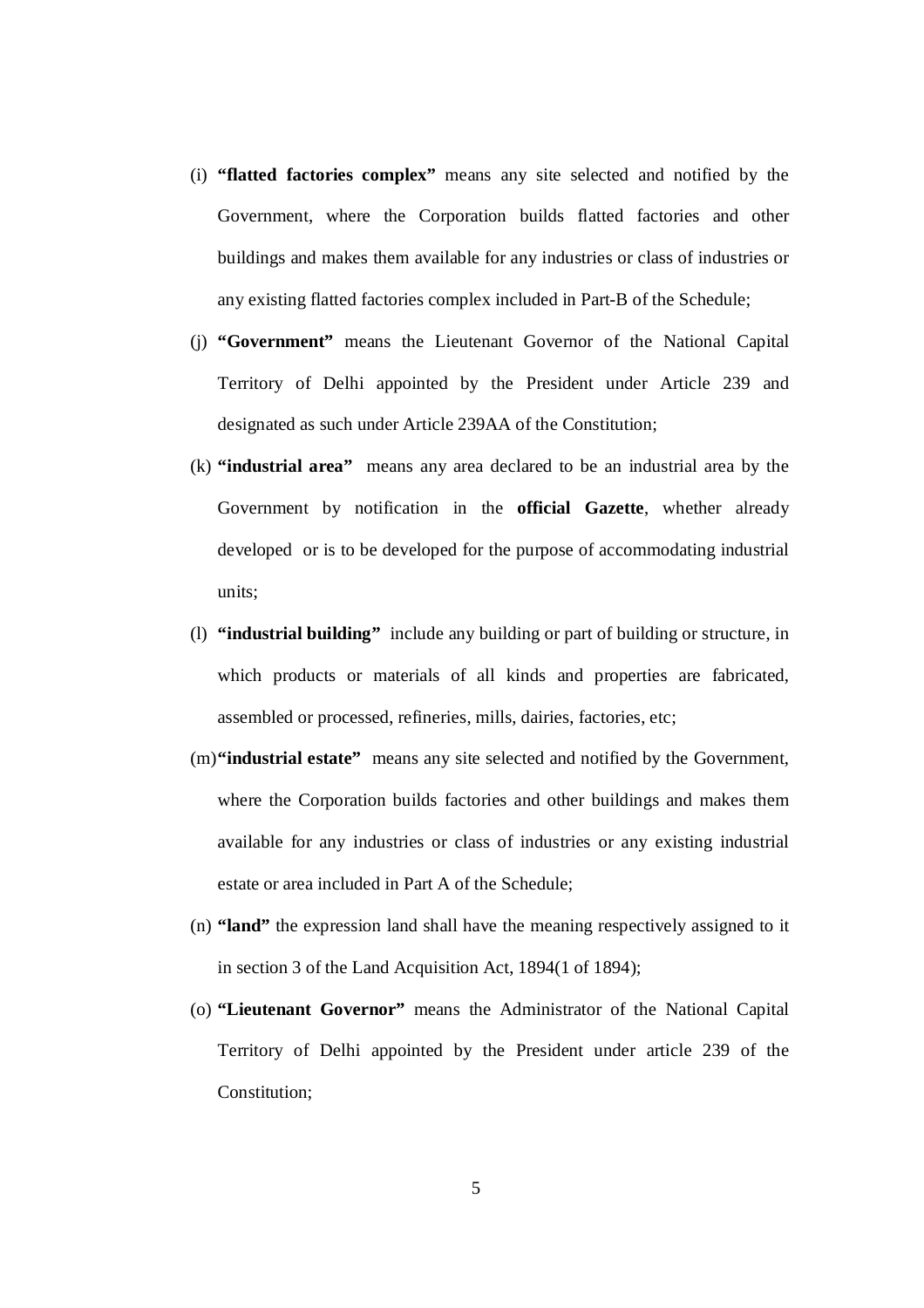- (p) **"means of access"** includes a road or any means of access, whether private or public, for vehicles or for foot passengers, every building / plot shall abut on a public / private means of access like streets / roads duly formed;
- (q) **"person interested"** shall have the meaning assigned to it in section 3 of the Land Acquisition Act, 1894 (1 of 1894);
- (r) **"premises"** means any land or building or part of a building and includes

 **(i)** the garden, grounds and out-houses, if any, appertaining to such building or part of a building; and

 **(ii)** any fitting affixed to such building or part of a building for the more beneficial enjoyment thereof;

- (s) **" prescribed"** means prescribed by rules made under this Act;
- (t) **"regulations"** means regulations made by the Corporation under this Act;
- (u) **"Schedule"** means the Schedule appended to this Act.

# **CHAPTER – II**

#### **EMPOWERMENT OF THE CORPORATION AND ITS FUNCTIONS UNDER THIS ACT**

 3**.** Empowerment.**-** For the purpose of securing and assisting in the rapid and orderly establishment and organisation of industries in industrial areas, industrial estates and flatted factories complexes and for operation and maintenance of industrial areas, industrial estates and flatted factories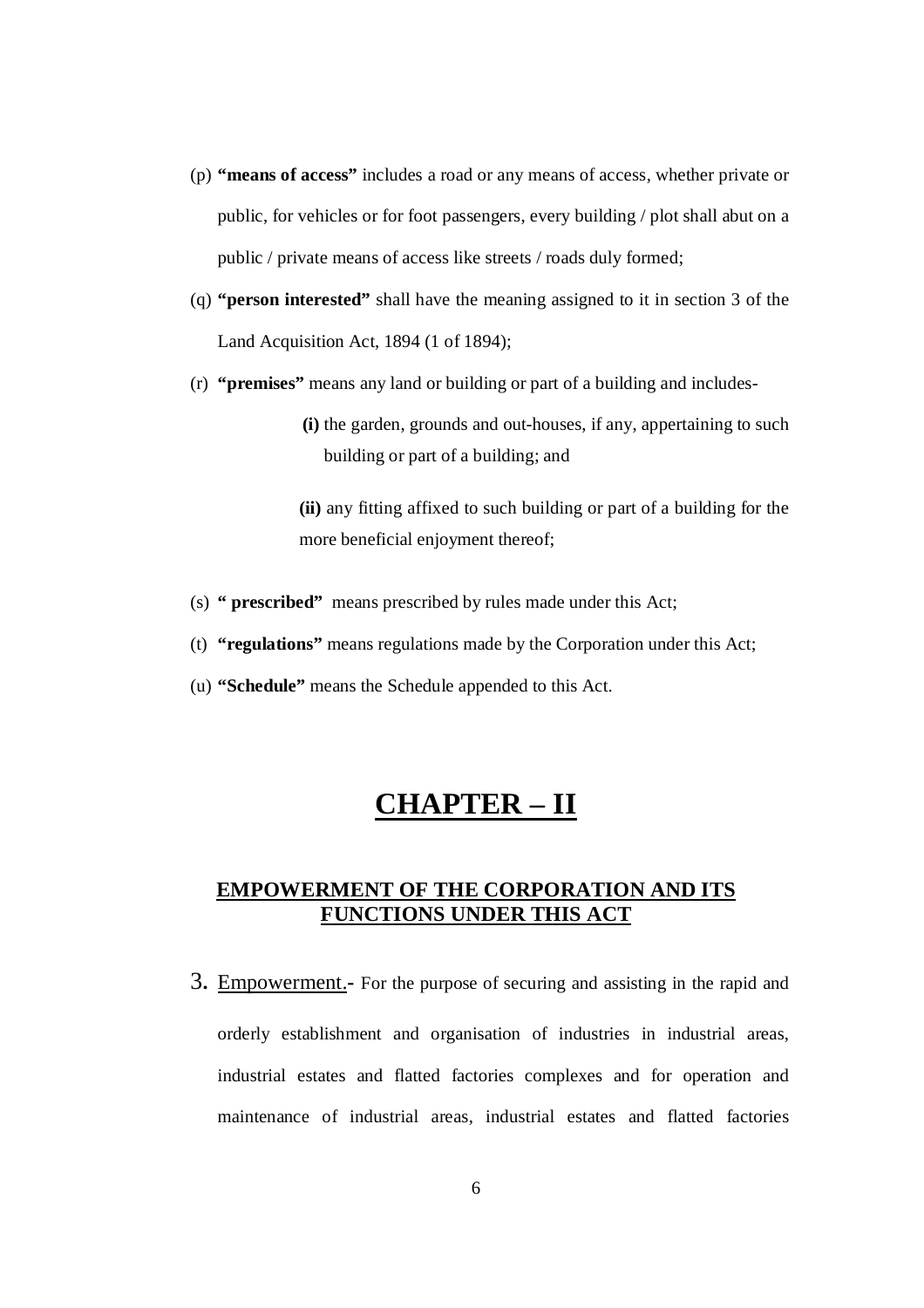complexes in Delhi, the Corporation shall, after the commencement of this Act, be empowered by the Government by notification in the **official Gazette**  and by such amendments to the Memorandum of Association of the Corporation as may be necessary.

- 4. Functions.- The functions of the Corporation shall be-
	- (i) generally to promote and assist in the rapid and orderly establishment, growth and development of industries in Delhi, and
	- $(ii)$ in particular, and without prejudice to the generality of clause (i), to-
		- (a) establish, operate, maintain and manage industrial estates at place selected and notified by the Government including the existing industrial areas, industrial estates and flatted factory complexes being maintained by the Municipal Corporation of Delhi constituted under section 3 of the Delhi Municipal Corporation Act, 1957 (66 of 1957). All industrial estates/ areas of Delhi will stand transferred to the Corporation for this purpose within prescribed time frame;
		- (b) develop industrial areas selected and notified by the Government for the purpose and make them available for undertakings to establish themselves;
		- (c) build, flatted factories complexes at sites selected and notified by the Government for the purpose and make them available for any industries and class of industries;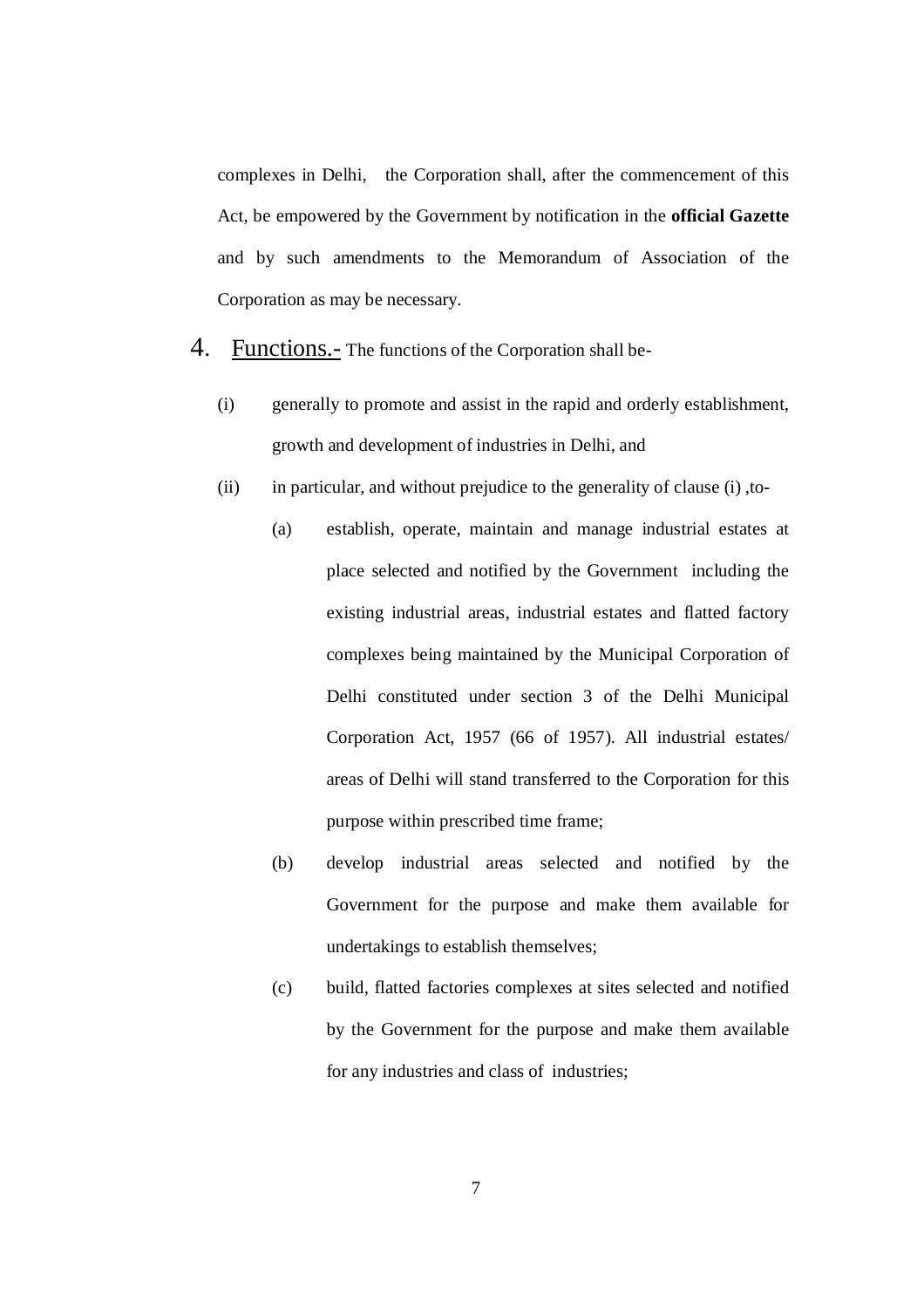- (d) redevelopment of clusters of industrial concentration in non- conforming areas identified and notified for redevelopment by the Government;
- (e) undertake schemes or works, either jointly with other corporate bodies or institutions, or with Government or local authorities, or on an agency basis, in furtherance of the purposes for which the Corporation is established and all matters connected therewith;
- (f) all functions listed in the objects clause of the Memorandum of Association of the Corporation;
- (g) any other function as the Government may, by notification in the **official Gazette** and by such amendments to the Memorandum of Association of the Corporation as may be necessary, prescribe for the purposes of this Act;
- (h) the Corporation shall make such amendments to the Memorandum of Association as may be necessary to incorporate the functions under this section which are not part of the Memorandum of Association.
- 5. provisions of this Act, the Corporation shall have power General Powers of the Corporation.- Subject to the
- (a) to acquire and hold such property, both movable and immoveable as the Corporation may deem necessary for the performance of any of its functions under section 4 and to lease, sell, exchange or otherwise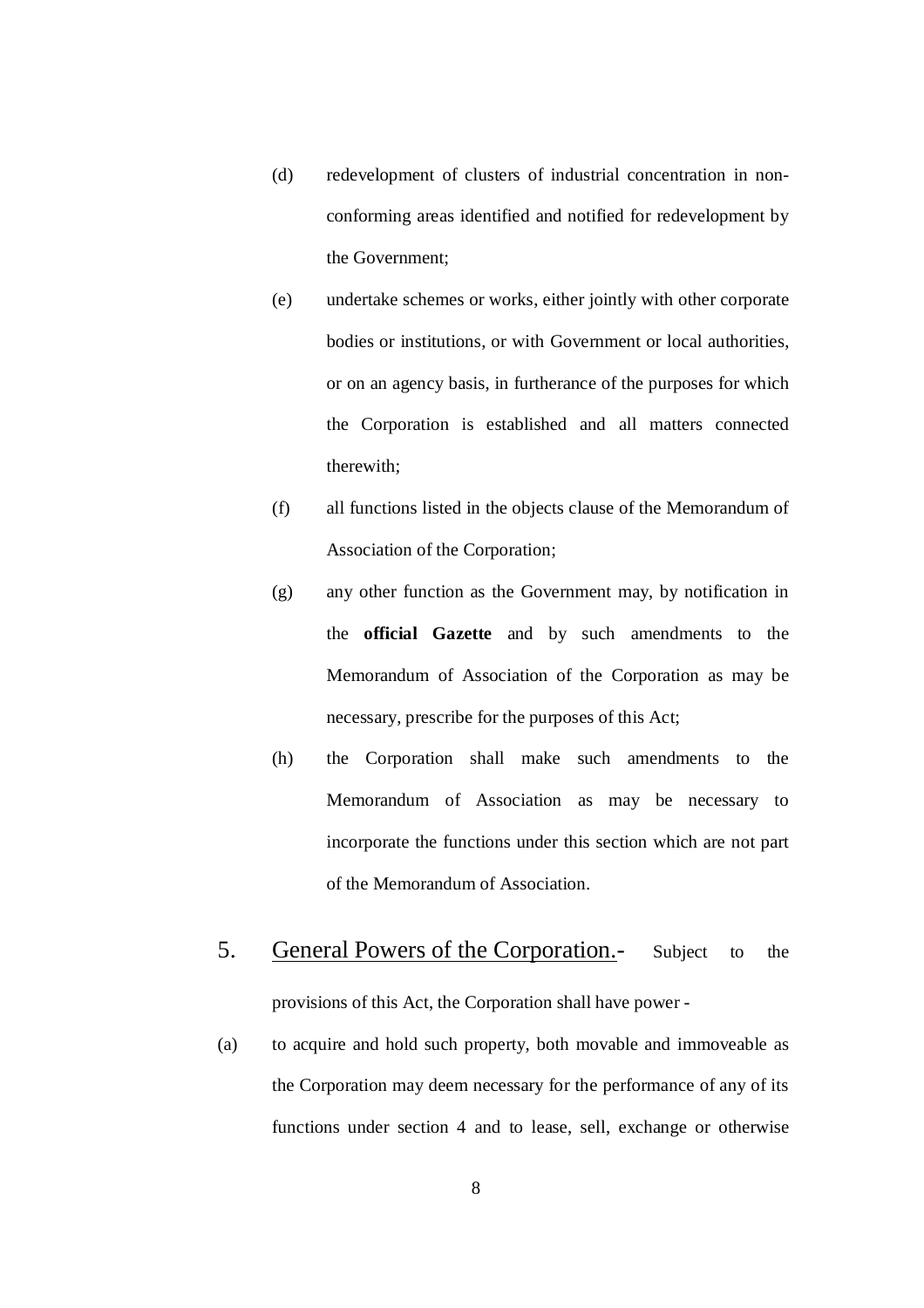transfer any property held by it on such conditions as may be prescribed by the Government;

- (b) to provide or cause to be provided amenities and common facilities in industrial estates, industrial areas and flatted factories complexes and construct and maintain or cause to be maintained works and buildings therefor;
- (c) to construct buildings for the housing of the employees of such industries;
- (d) to allot factory sheds, industrial plots or such buildings or parts of buildings, including residential tenements to suitable persons in the industrial areas, estates and flatted factories complexes established or developed by the Corporation in terms of the allotment policy prescribed by the Government;
- (e) to modify or rescind such allotments as provided in clause (d) above including the right and power to evict the allottees concerned on breach of any of the terms or conditions of their allotment in terms of the policy guidelines prescribed by the Government;
- (f) to constitute advisory committee to advise the Corporation;
- (g) to engage suitable consultants or persons having special knowledge or skill to assist the Corporation in the performance of its functions;
- (h) subject to the previous permission of the Government to delegate any of its powers generally or specially to any of its committee or officers and to permit them to redelegate specific powers to their subordinates;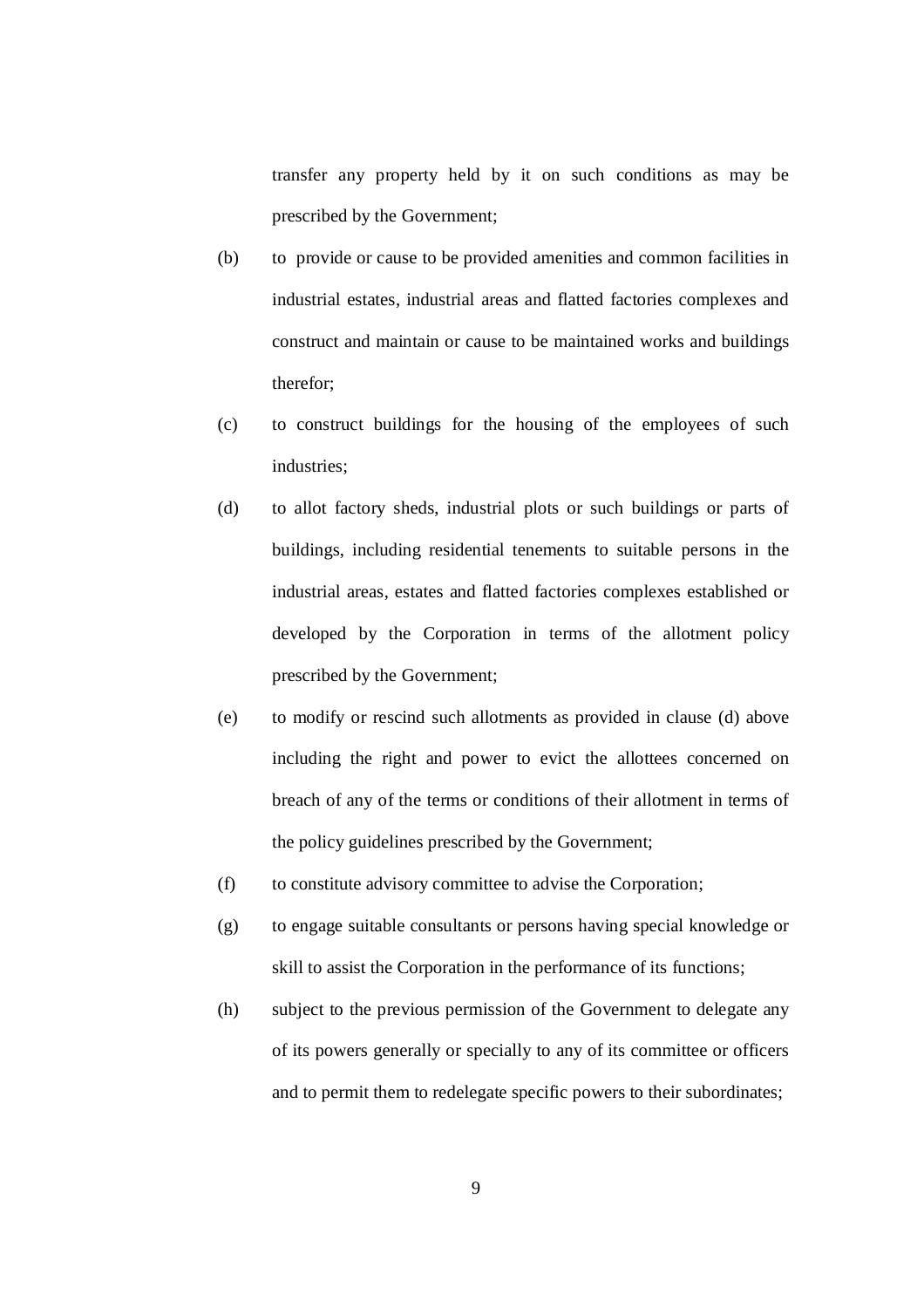- (i) to enter into and perform all such contracts as it may consider necessary or expedient for carrying out any of its functions; and
- (j) to recover development charges from the individual industries and beneficiaries located in the clusters of industrial concentration for which redevelopment is undertaken by the Corporation;
- (k) to do such other things and perform such acts as it may think necessary or expedient for the proper conduct of its functions and the carrying into effect the purposes of this Act.
- 6. Power to levy service charges.- Notwithstanding anything contained in any contract or in any law for the time being in force, it shall be lawful for the Corporation to levy fees or service charges to cover its expenses on maintenance of roads, drainage, water-supply, construction, operation and maintenance of Common Effluent Treatment Plants (CETPs) and such other services and amenities as may be provided by it, including provision of street lighting, at such rates as may be prescribed by the Government, from time to time. Such fees or charges may be levied on the plot holders or other persons receiving benefit of the services or amenities.
- **7.** Directions by the Government.- The Government may issue to the Corporation such general or special directions as to policy as it may think necessary or expedient for the purpose of carrying out the purposes of this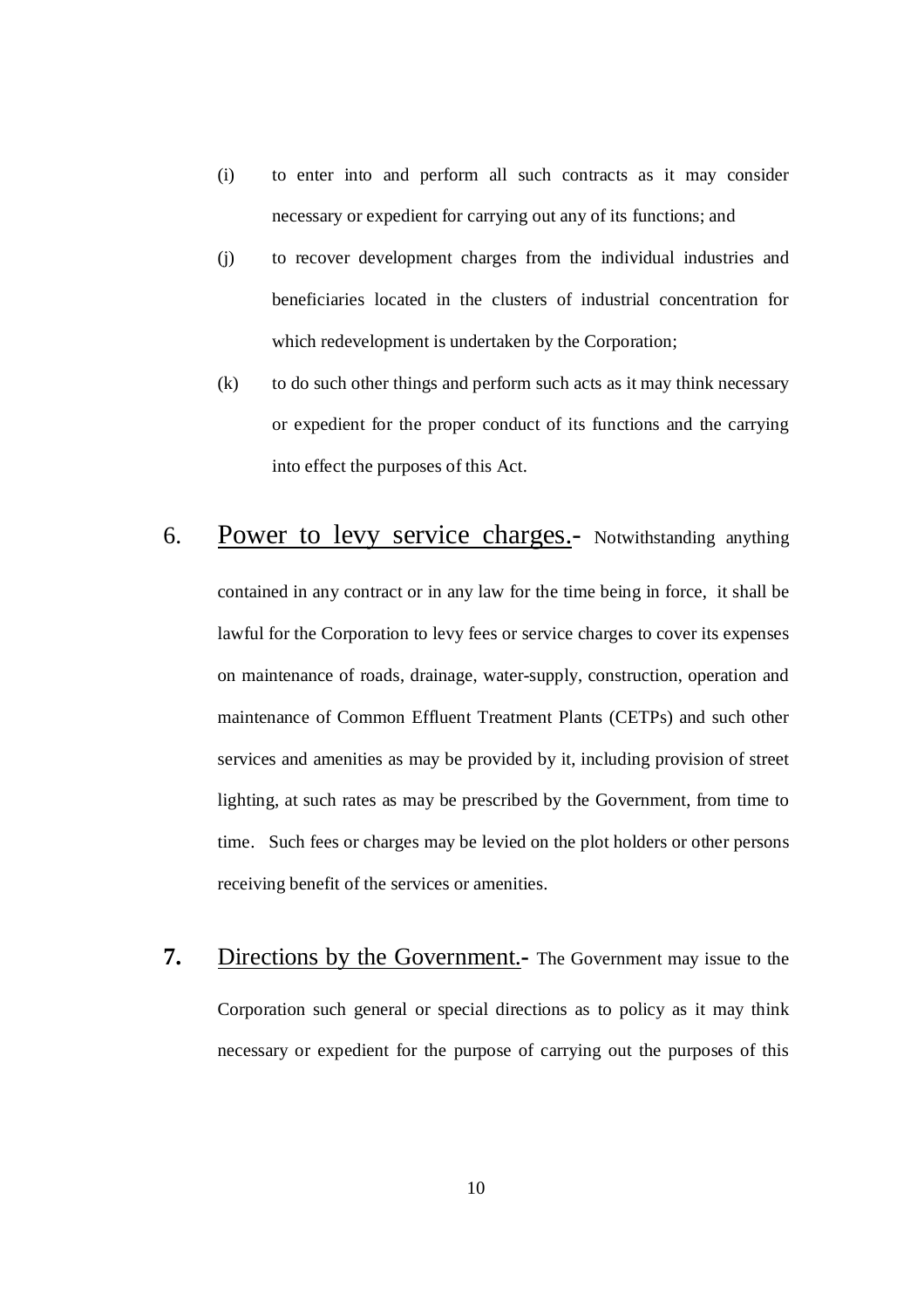Act, and the Corporation shall be bound to follow and act upon such directions.

## **CHAPTER – III**

## **FINANCE, ACCOUNTS AND AUDIT**

# 8. Maintenance Fund.- (1) The Corporation shall have and maintain a fund known as the "Industrial Development, Operation and Maintenance Fund" (here in after referred to as "Fund") for the discharge of its functions under this Act, to which shall be credited 8. Creation of Industrial Development, Operation and

- (a) all monies received by the Corporation from the Government by way of grants, subventions, loans, advances or otherwise;
- (b) all fees, costs and charges received by the Corporation under this Act;
- (c) ground rent collected with effect from the date on which this Act comes into effect from industrial plots and sheds by the Delhi Development Authority constituted under the Delhi Development Act, 1957 (61 of 1957), the Corporation and the Industries Department of the Government;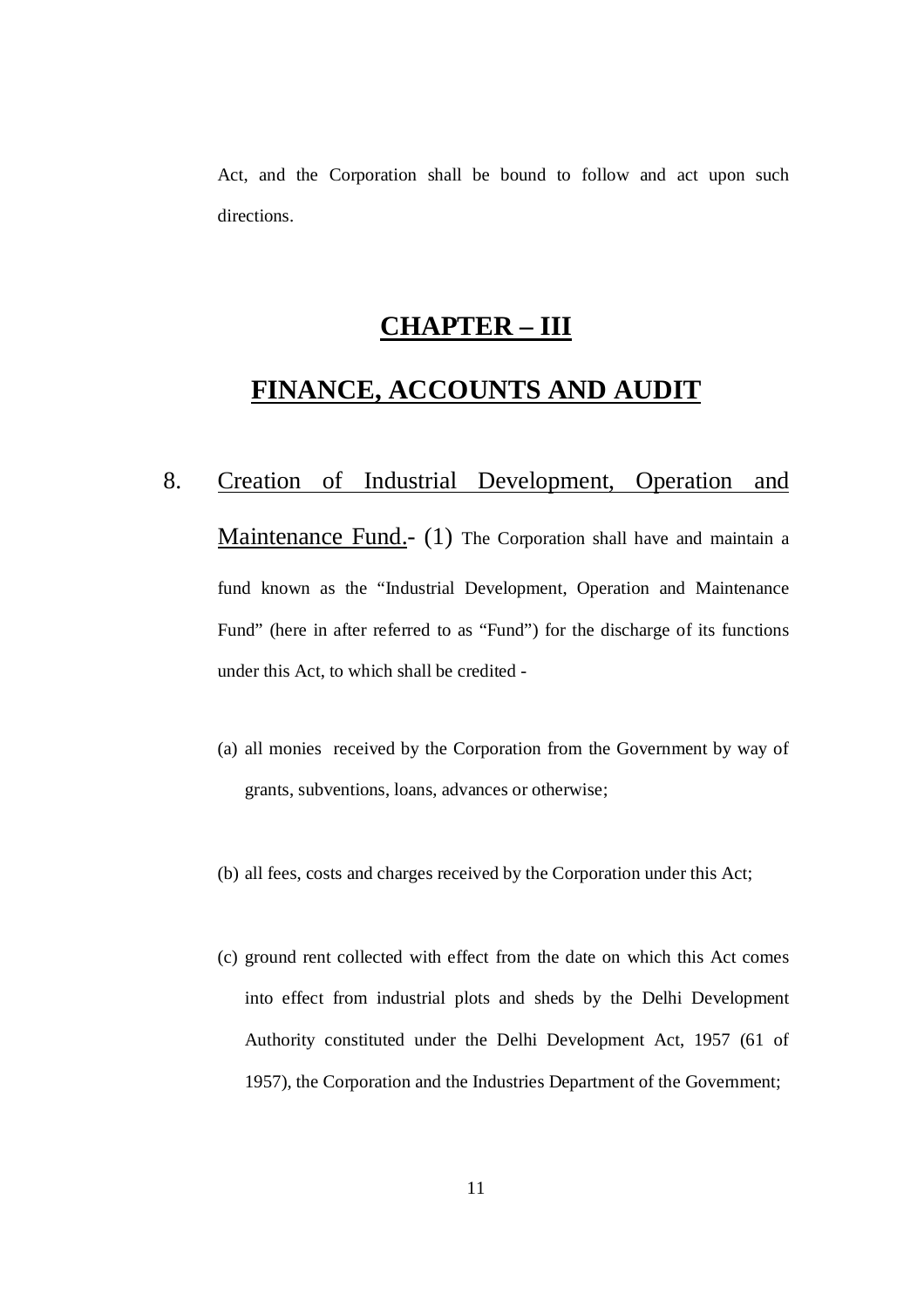- (d) all monies received by the Corporation from the disposal of lands, buildings and other properties movable and immovable, as may be prescribed;
- (e) all monies received by the Corporation by way of rents and profits or in any other manner or from any other source as may be prescribed.

 (2) All monies received with effect from the date on which this Act comes into effect from conversion of industrial plots and sheds from leasehold to freehold by the Industries Department of the Government, Delhi Development Authority constituted under the Delhi Development Act 1957 (61 of 1957) and the Corporation.

9. Application of the Fund.- The Corporation shall have the authority to spend such sums from the Fund for the purposes as may be prescribed.

### 10. Grants, subventions, loans and advances to the

Corporation.- The Government may, after due appropriation made by the Legislative Assembly of Delhi by law in this behalf, make such grants, subventions, loans and advances to the Corporation as it may deem necessary for the performance of the functions of the Corporation under this Act; and all grants, subventions, loans and advances made shall be on such terms and conditions as the Government may, after consulting the Corporation, determine.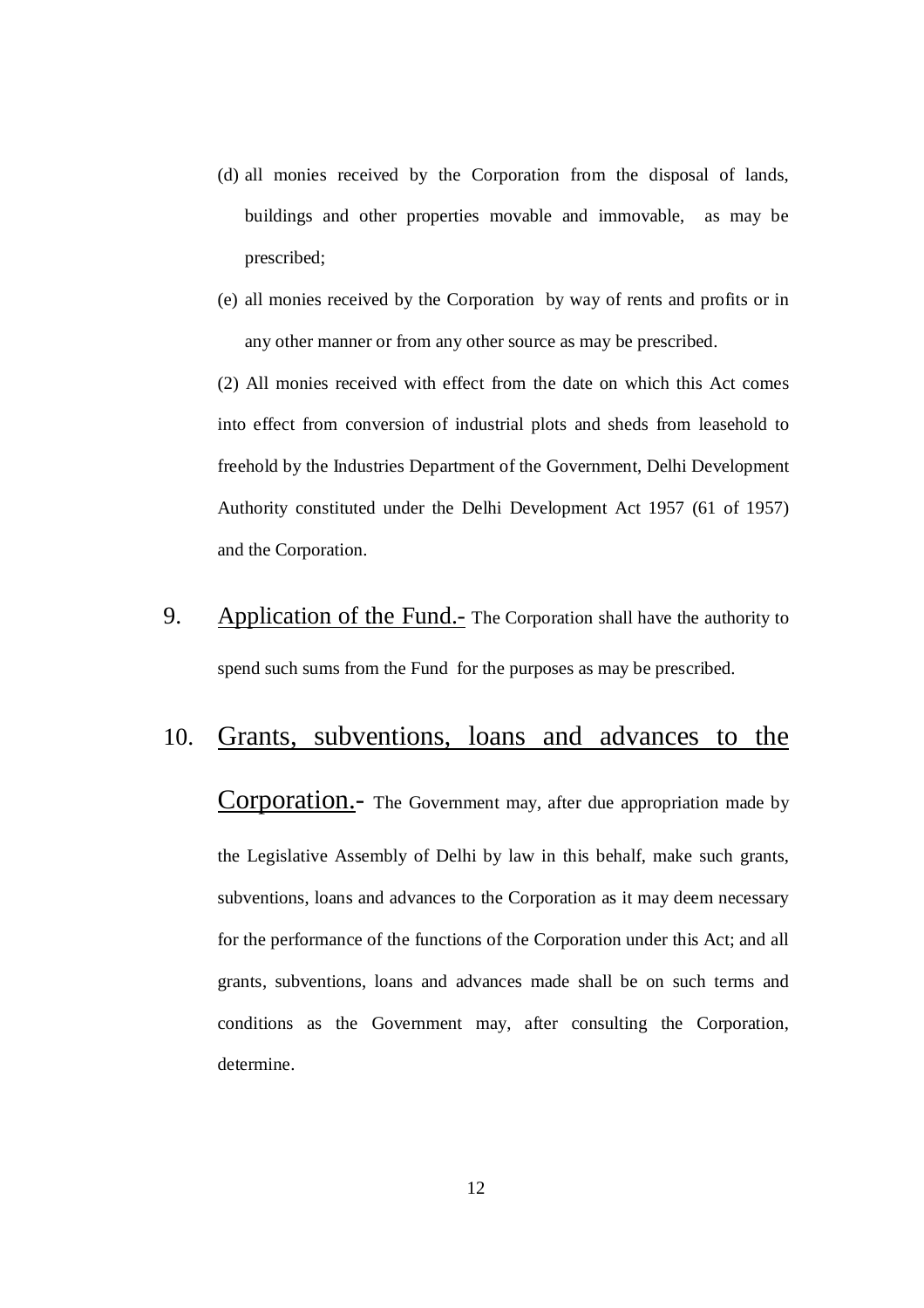### 11. Budget and programme of work.- (1) The Corporation

 shall, by such date in each year as may be prescribed, prepare and submit to the Government for approval an annual financial statement and the programme of work including operation and maintenance of industrial areas, industrial estates and flatted factories complexes for the succeeding financial year.

 $(2)$  expenditure during the succeeding financial year in such form and detail as may be prescribed. The annual financial statement shall show the estimated receipts and

 $(3)$  programme of work in the course of the year provided that all such variations and reappropriations out of the sanctioned budget are brought to the notice of the Government by a supplementary financial statement. The Corporation shall be competent to make variations in the

12. Accounts and audit.- (1) The Corporation shall maintain separate bank account and books of account and other books in respect of the Fund in relation to its business and transactions in such form, and in such manner, as may be prescribed.

 $(2)$  audited by the auditor appointed in accordance with the provisions of sub- section (3) of section 19 of the Comptroller and Auditor-General's (Duties, The accounts of the Corporation maintained under this Act shall be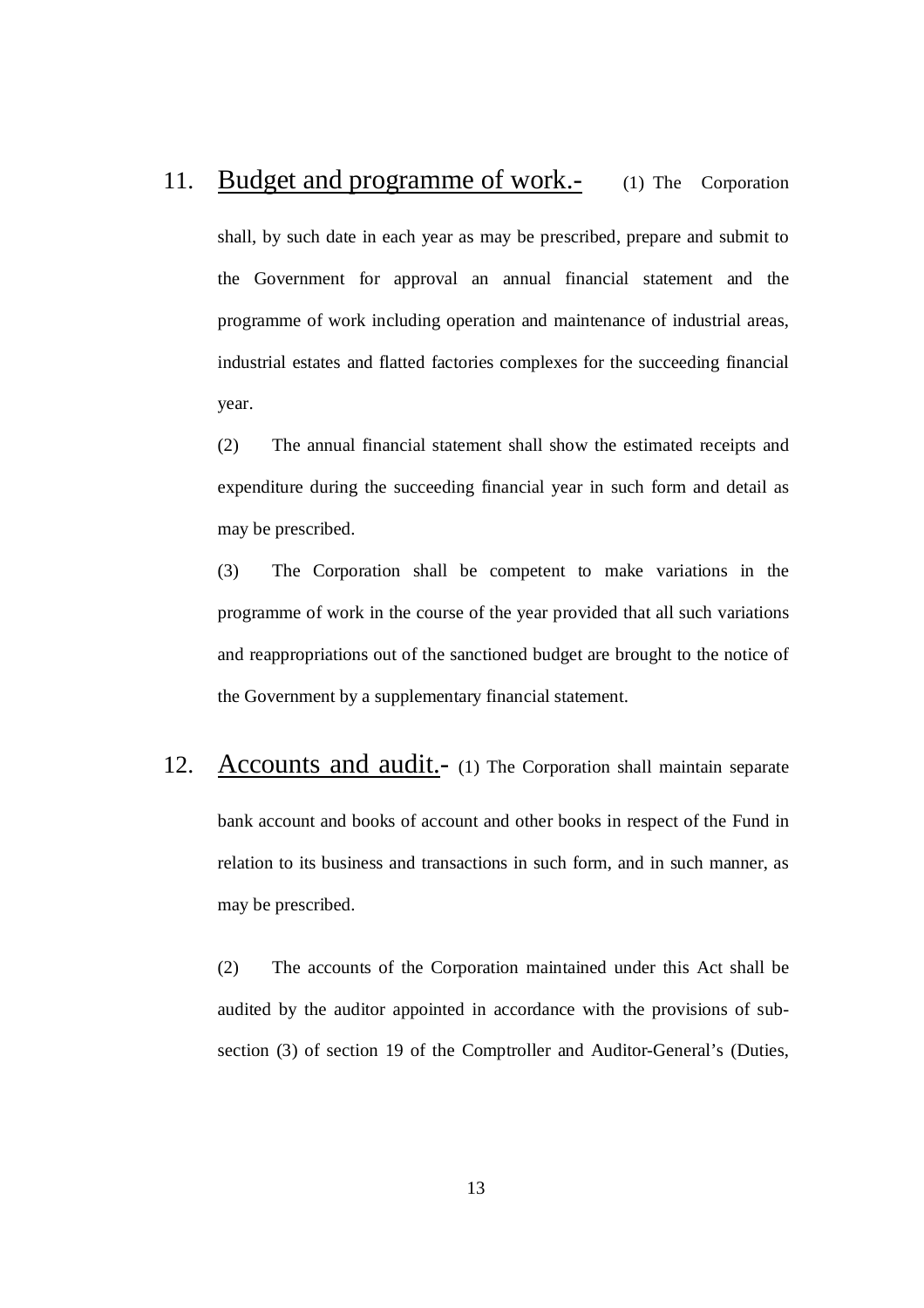Powers and Conditions of Service) Act, 1971 (56 of 1971) or by any other auditor appointed by the Government.

 $(3)$  Corporation shall send a copy thereof together with the copy of the report of the auditor thereon to the Government for laying it in the Legislative Assembly of Delhi. As soon as the accounts of the Corporation are audited, the

### 13. Concurrent and special audit of accounts.-

 (1) Notwithstanding anything contained in the last preceding section, the Government may order that there shall be concurrent audit of the accounts of the Corporation by such person as it thinks fit. The Government may also direct a special audit to be made by such person as it thinks fit of the accounts of the Corporation relating to any particular transaction or class or series of transactions or to a particular period.

 $(2)$  present or cause to be presented for audit such accounts and shall furnish to the person appointed under sub-section (1) such information as the said person may require for the purpose of audit. When an order is made under sub-section  $(1)$ , the Corporation shall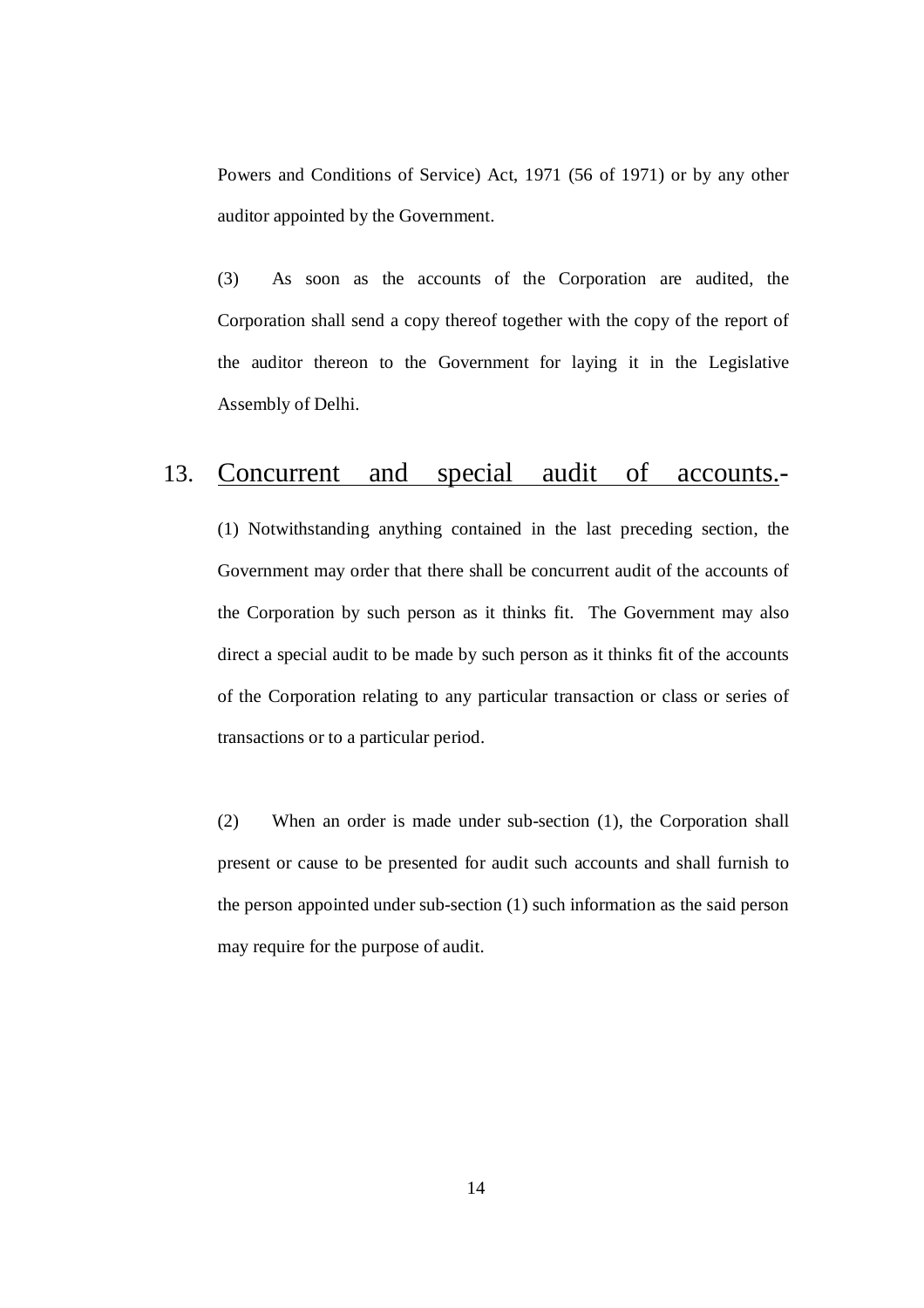# **CHAPTER - IV**

### **APPLICATION OF THE PUBLIC PREMISES (EVICTION OF UNAUTHORISED OCCUPANTS) ACT, 1971 TO CORPORATION PREMISES**

14. Application of the Public Premises (Eviction of unauthorized occupants) Act, 1971 to Corporation premises.- (1) The Government may, by notification in the **official Gazette**, provide from such date as is stated therein that the Public Premises (Eviction of unauthorized occupants) Act, 1971 (40 of 1971) shall apply to premises belonging to, vesting in, or leased by, the Corporation as that Act applies in relation to Government premises, but subject to the provisions of sub-section (2).

 $(2)$  and the rules made thereunder shall apply to premises of the Corporation with the following modifications, that is to say: (2) On a notification being issued under sub-section (1), the aforesaid Act

 (a) the Government shall appoint an officer who is holding or has held office whether under the Government or the Corporation, which in the opinion of the Government is not lower in rank than that of a Sub-Divisional Magistrate or an Executive Engineer, to be the competent authority for the purposes of the aforesaid Act and one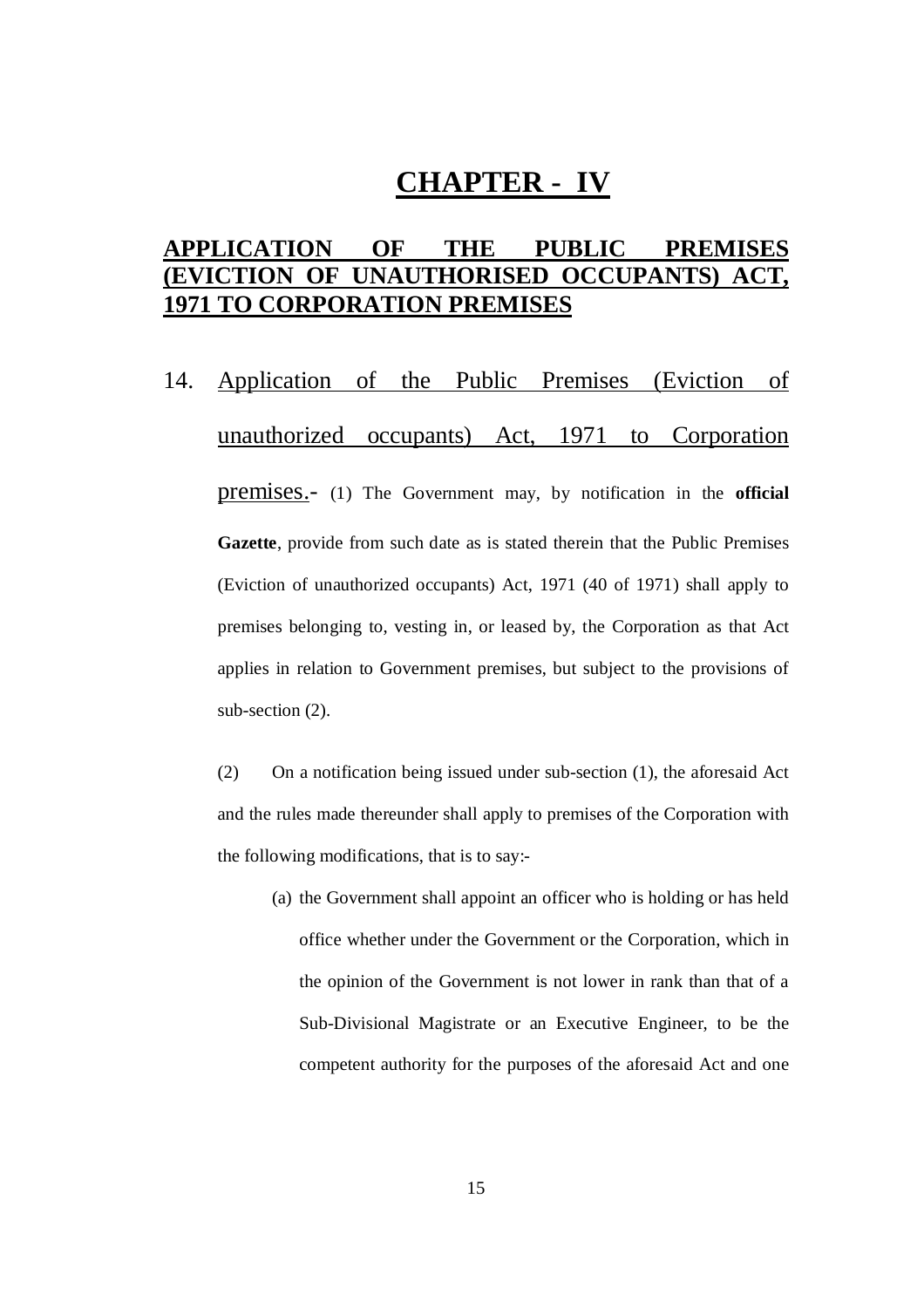or more officers may be appointed as competent authorities for different areas or for the same area;

 (b) references to "public premises" in that Act and the rules shall be deemed to be references to premises of the Corporation.

# **CHAPTER V**

#### **UNUTILISED SURPLUS LANDS IN INDUSTRIAL AREAS**

- 15. Acquisition of unutilized surplus lands in industrial areas and allotment to other industries.-(1) With a view to ascertaining whether any industrial area, industrial estate or flatted factories complex developed by the Corporation originally or any other Government agency in the past or non-conforming clusters having industrial concentration notified by the Government for redevelopment has been fully utilized for industrial purposes or not, the Government may direct the Corporation to submit to it a six-monthly report containing the following information in respect of such area, namely
	- (a) the total number of plots or flats and the area of each plot or flat in the industrial area, industrial estate or flatted factories complex, as the case may be;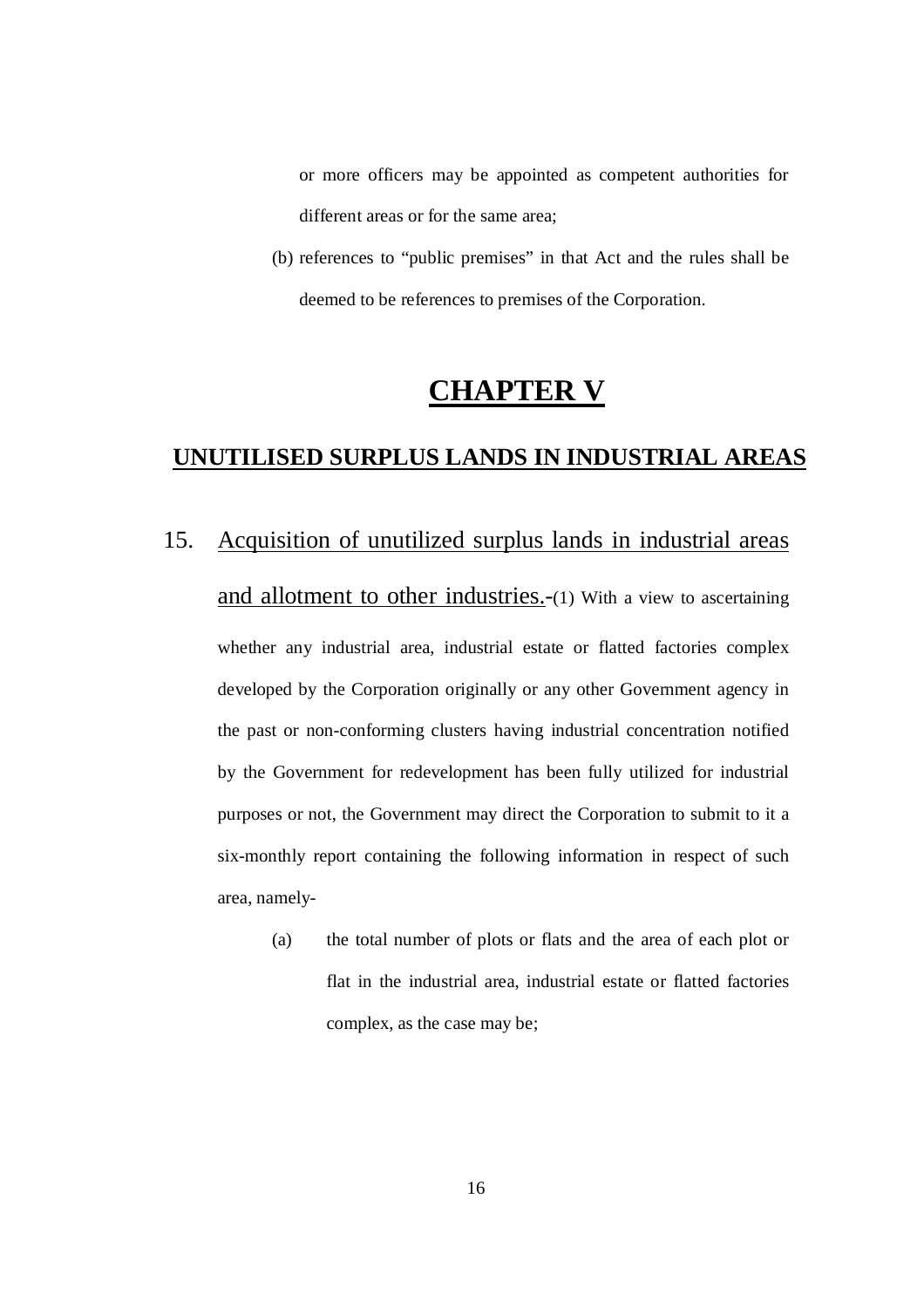- (b) the number of plots or flats allotted to the plot or flat holders and the number of plots or flats, as the case may be, still in possession of the Corporation;
- (c) the date on which possession of each plot or flat was delivered to the plot or flat holder, the period for which the plot or flat is allotted and the premium or rent paid or payable by the plot or flat holder;
- (d) unutilized buildable area in each plot, having due regard to the building regulations of the Corporation or the local authority concerned within whose jurisdiction the industrial area or industrial estate is situated;
- (e) how much unutilized area of each plot is capable of sub- division and whether the unutilized area can be utilized for accommodating another industry, after sub-division;
- (f) the period for which the area of any plot (whether whole or part) remained unutilized from the date of delivery of possession to the plot holder and the reasons therefor as stated by the plot holder.

 $(2)$  the plot holder, in the industrial area or industrial estate calling upon them to furnish to it the information in the prescribed form and when so called upon each plot holder shall be bound to furnish true and correct information required within one month from the date of receipt of such notice by him/her. Upon receipt of such directions, the Corporation shall issue notices to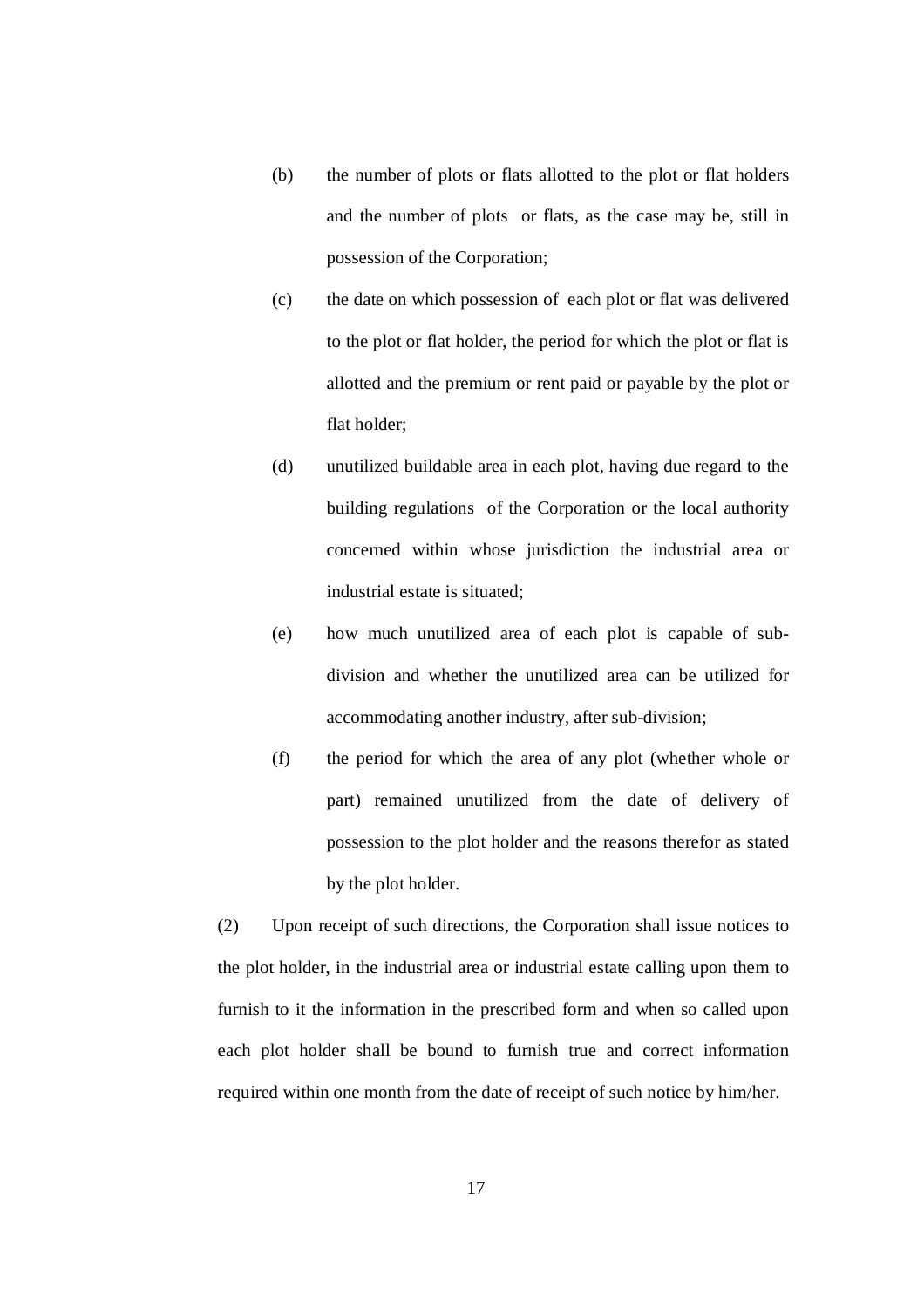$(3)$  there is any unutilized portion of any plot in the industrial area or estate and whether such portion is capable of sub-division so as to make it useful for accommodating any other industry after sub-division, it shall be lawful for any officer of the corporation either generally or specially authorized by it in this behalf, and for his servants and workmen, at all reasonable hours For the purpose of enabling the Corporation to determine whether

- (i) to enter upon and survey the plot;
- (ii) to set out the boundaries of the unutilized portion of the plots; and
- $(iii)$ to do all other acts necessary for the purposes aforesaid.
- $(4)$  satisfied that any plot holder has not utilized the maximum buildable area of his plot for a period of seven years or the period fixed by the Government from time to time from the date on which possession of the plot was delivered to him by the Corporation and the unutilized portion is capable of sub-division so as to make it useful for accommodating notwithstanding anything contained in any contract or in any law for the time being in force before the expiry of such period from the date of receipt of such report as may be prescribed, issue to the plot holder and all other persons interested in the plot notices to show cause why such unutilized portion should not be acquired for the purpose of being If upon the report submitted by the Corporation, the Government is any other industry, the Government may,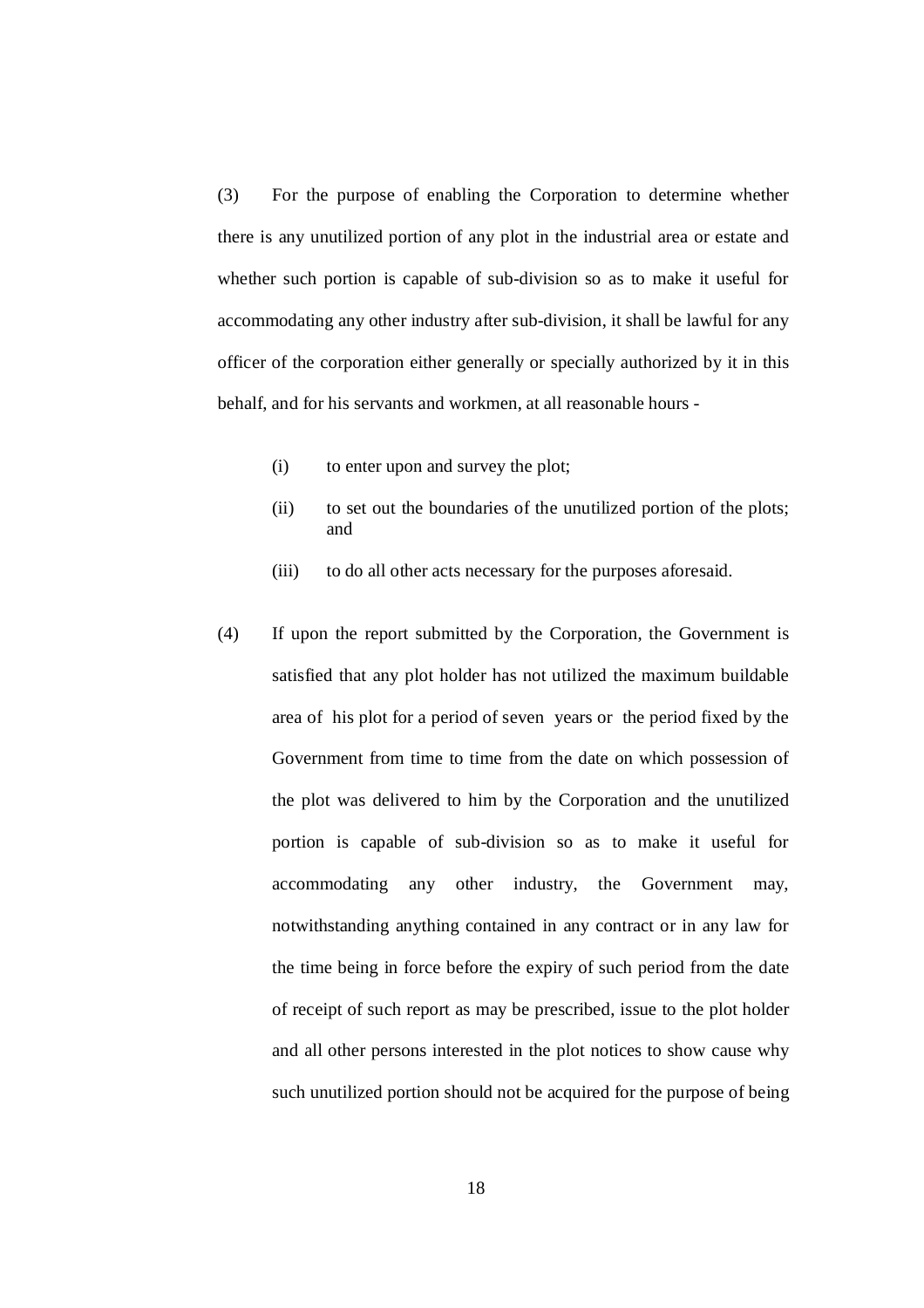utilized for accommodating another industry. The Government shall also cause public notices to be given in the manner laid down in section 24.

 $(5)$  reasonable opportunity of being heard to the plot holder and other persons interested in the plot and it shall be open to the plot holder or any other persons interested in the plot to appear and object to such acquisition on the ground that the unutilized portion is required by the plot holder himself for the purpose of immediate expansion of his own industry and that he has already taken effective steps for utilizing such When any such notice is issued, the Government shall give a portion.

 Explanation.- For the purposes of this sub-section, the expression "effective steps" shall mean the following steps, namely :

- (i) the plot holder has prepared the necessary project report in respect of the proposed expansion of his industry indicating the requirements of such expansion; and
- $(a)$  of intent or industrial licence or has got acknowledgement of Industrial Entrepreneurial Memorandum from the Government of India as required under the Industrial (Development and Regulation) Act, 1951 (LXV OF 1951); or **(ii)** (a) the plot holder has obtained, whenever necessary, letter

 $(b)$  financial institutions for raising the required finance and sixty the plot holder has completed the negotiations with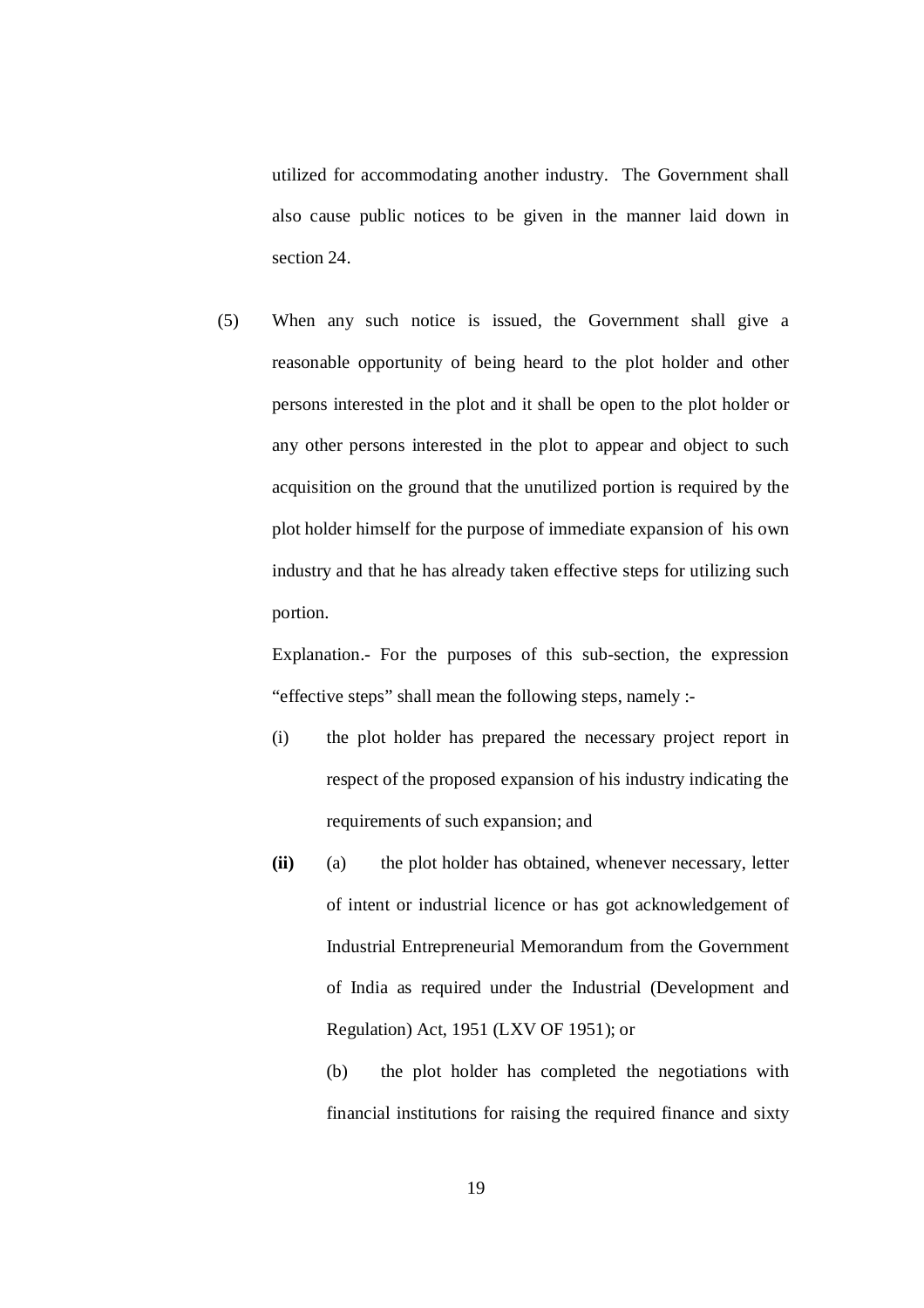percent or more of the capital requirements for such expansion have been subscribed in the case of the company which has to go in for public issue where applicable; or

 $(c)$  at least fifty percent of the plant and machinery required for the purpose of expansion. the plot holder has placed a firm order for purchase of

 $(6)$  Government is satisfied that the holder of the plot has failed to utilize or is not likely to utilize the unutilized portion for industrial purposes within a reasonable period, and such unutilized portion can be used for accommodating another industry, the Government may, notwithstanding anything contained in any contract or in any law for the time being in force for the purpose of enabling the Corporation to properly discharge its functions of promoting rapid growth and development of industries by accommodating another industry on such unutilized portion, acquire the land of such portion by publishing in the official Gazette, a notice specifying the purpose for which the land is required, and stating therein, that the Government had decided to acquire the land in pursuance of this section. When such a notice is published in the official Gazette, the land shall, on and from the date of such publication, vest absolutely in the Government, free from all If after giving a reasonable opportunity of being heard, the encumbrances.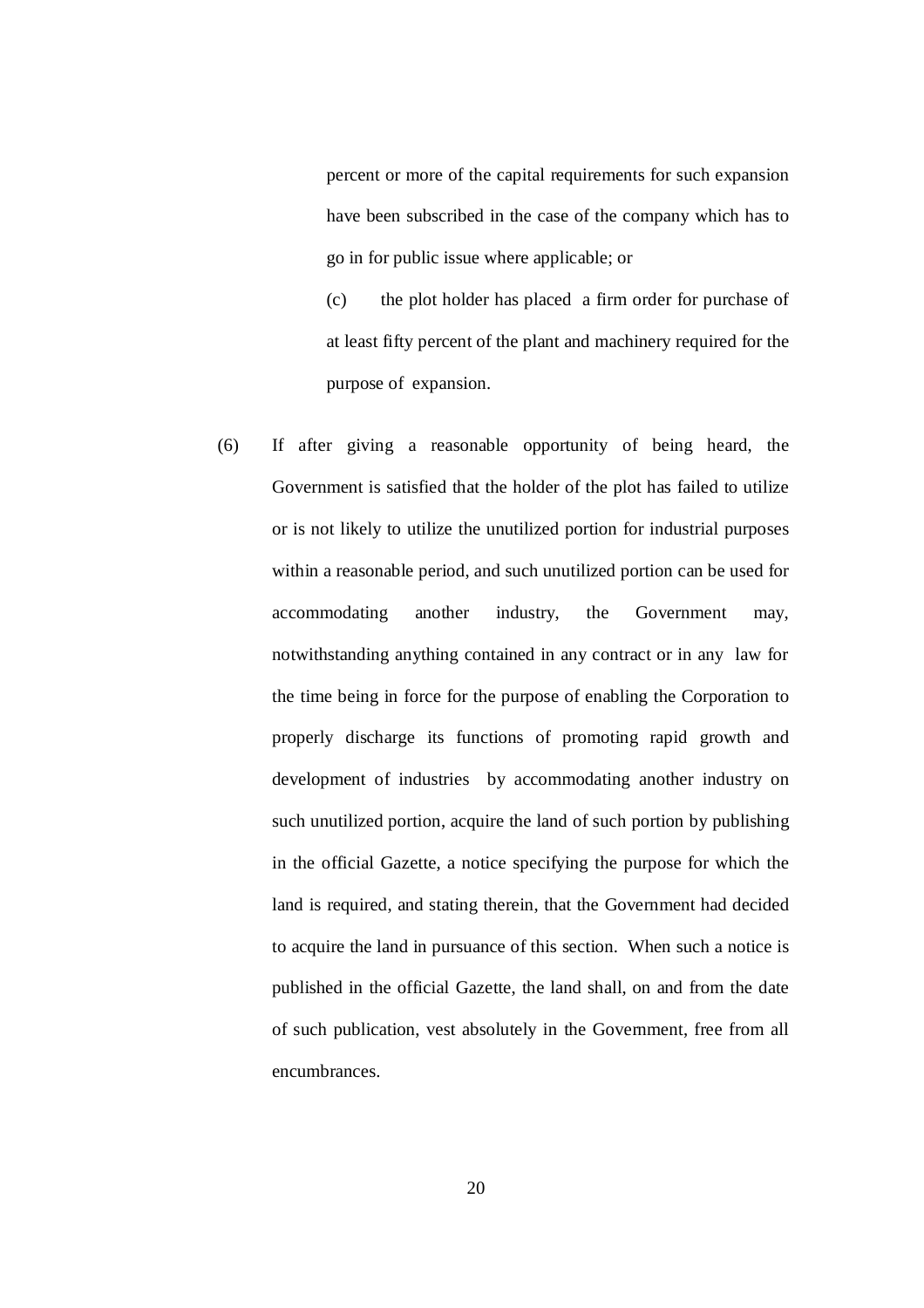- $(7)$  sub-section, the Government may, by notice in writing, order any person who may be in possession of the land to surrender or deliver possession thereof to the Government or any person duly authorized by it in this behalf within thirty days of the service of the notice. Where any land is vested in the Government under the last preceding
- $(8)$  last preceding sub-section, the Government may take possession of the land, and may for that purpose use such force as may be necessary. If any person refuses or fails to comply with an order made under the
- $(9)$  Government shall pay for such acquisition an amount, which shall as far as possible, be determined in accordance with the provisions of the Land Acquisition Act, 1894 (1 of 1894): Where any land is acquired by the Government under this section, the

 Provided that the amount to be awarded and paid shall not in the case of a premium lease exceeds the proportionate amount of premium paid by the plot holder or his predecessor-in-title claiming under the Corporation in respect of the land so acquired, with interest thereon at six percent per annum from the date of payment of the premium, and where the lease is a rental lease, the amount to be awarded shall not exceed an amount equal to five times the net average yearly proportionate rent payable by the plot holder to the Corporation in respect of the land so acquired.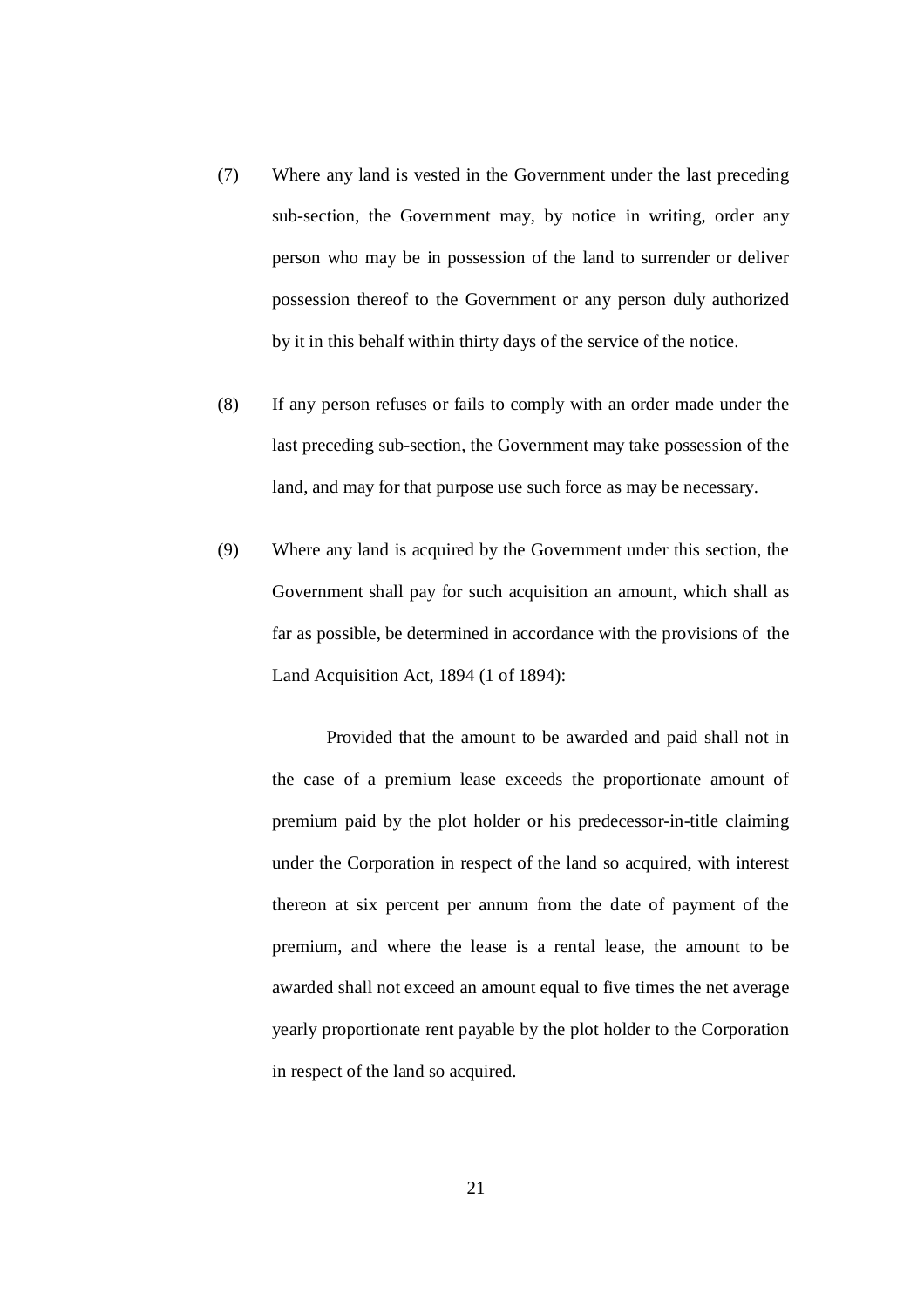## **CHAPTER VI**

#### **SUPPLEMENTARY AND MISCELLANEOUS PROVISIONS**

16 Government lands.- (1) For the furtherance of the objects of this Act, the Government may by notification published in the official Gazette, upon such conditions as may be agreed upon between the Government and the Corporation, place at the disposal of the Corporation any lands vested in the Government.

 $(2)$  supervision of, the Corporation, it shall be dealt with by the Corporation in accordance with the regulations made, and directions given by the Government in this behalf. After any such land has been developed by, or under the control and

 $(3)$  (1) is required at any time thereafter by the Government, the Corporation shall replace it at the disposal of the Government upon such terms and conditions as may be mutually agreed upon. If any land placed at the disposal of the Corporation under sub-section

# 17 owner of land in industrial area, etc.- (1) If the Corporation after holding a local inquiry, or upon report from any of its officers or other Powers of the Corporation in case of certain defaults by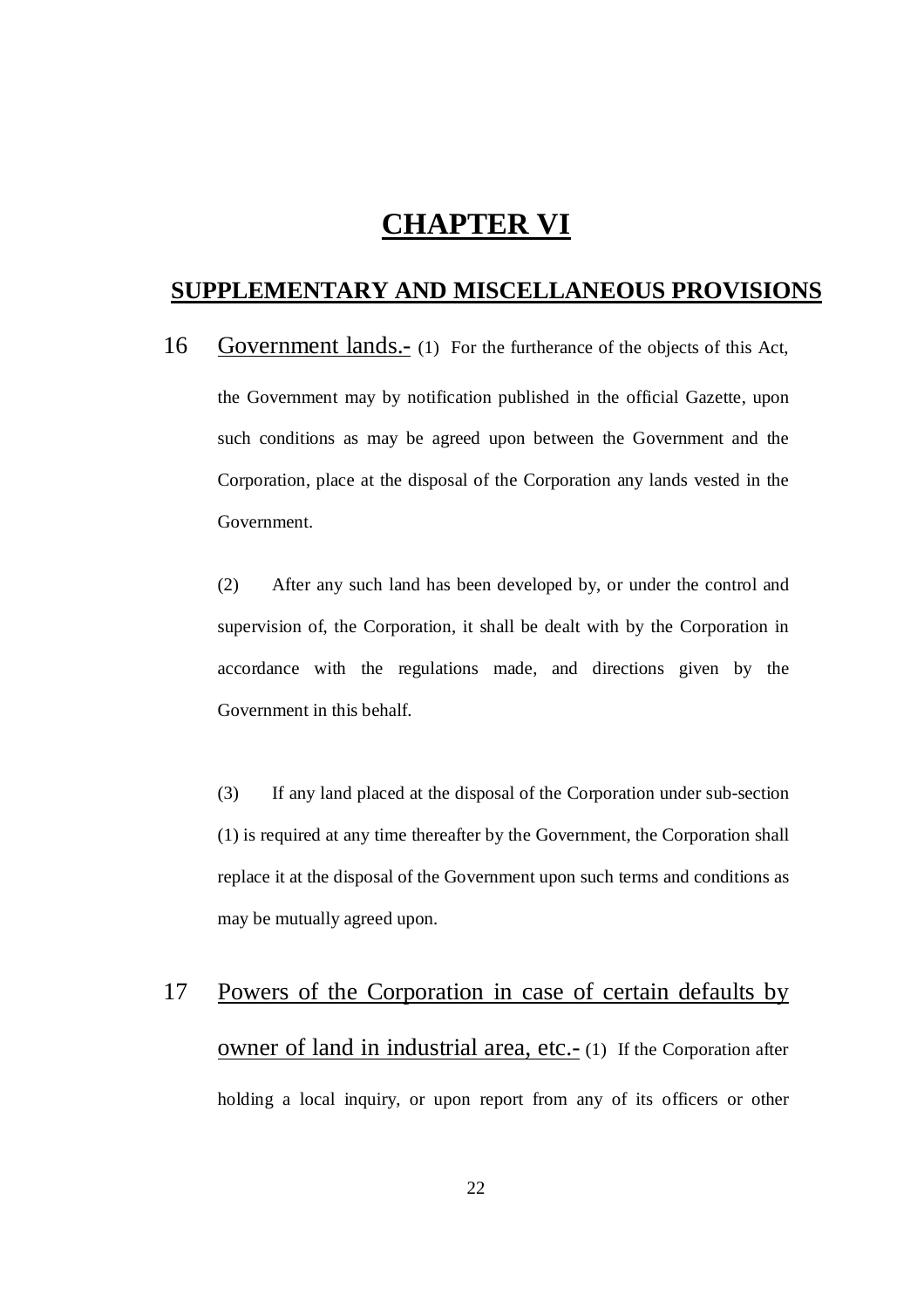information in its possession, is satisfied that the owner of any land in an industrial area or industrial estate has failed to provide any amenity in relation to the land which, in the opinion of the Corporation ought to be provided or to carry out any development of the land for which permission has been obtained under this Act, the Corporation may serve upon the owner a notice requiring him to provide the amenity or carry out the development within such time as may be specified in the notice.

 $(2)$  carried out within the time specified in the notice, then, the Corporation may itself provide the amenity or carry out the development or have it provided or carried out through such agency as it deems fit: If any such amenity is not provided or any such development is not

 Provided that before taking any action under this sub-section, the Corporation shall afford reasonable opportunity to the owner of the land to show cause as to why such action should not be taken.

 $(3)$  in providing the amenity or carrying out the development together with interest, at such rate as the Government may by order fix, from the date when a demand for expenses is made until payment, shall be recoverable by the Corporation from the owner. All expenses incurred by the Corporation or the agency employed by it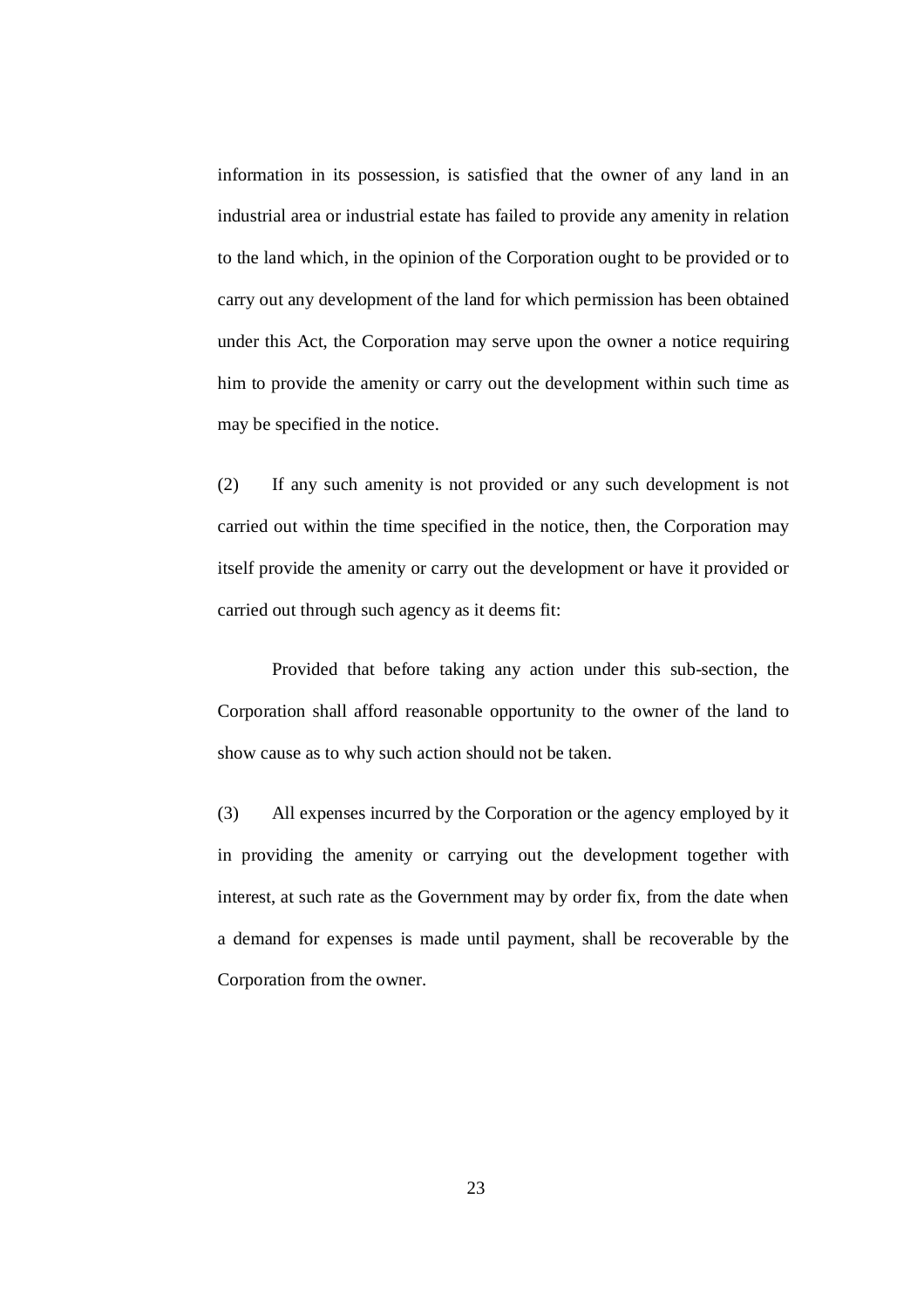#### 18 Penalty for construction or use of land and buildings

contrary to terms of holding.- (1) Any person who whether at

 his own instance or at the instance of any other person undertakes or carries out construction of or alterations to any building in an industrial estate or industrial area or flatted factories complex contrary to the terms under which he holds such building or land under this Act shall, on conviction, be punished with fine which may extend to ten thousand rupees, and in the case of a continuing contravention, with a further fine which may extend to five hundred rupees for every day during which such offence continues after conviction for the first commission of the offence.

 $(2)$  industrial area or flatted factories complex contrary to the terms under which he holds such land or building under this Act or in contravention of the provisions of any regulations made in this behalf shall, on conviction, be punished with fine which may extend to five thousand rupees and in case of continuing contravention with a further fine which may extend to five hundred rupees for every day during which such offence continues after conviction for the first commission of the offence. Any person who uses any land or building in an industrial estate or

## 19 for development under clause (b) of section 5, the Corporation, and Power to lay pipe lines, etc.- (1) (i) Within any area taken up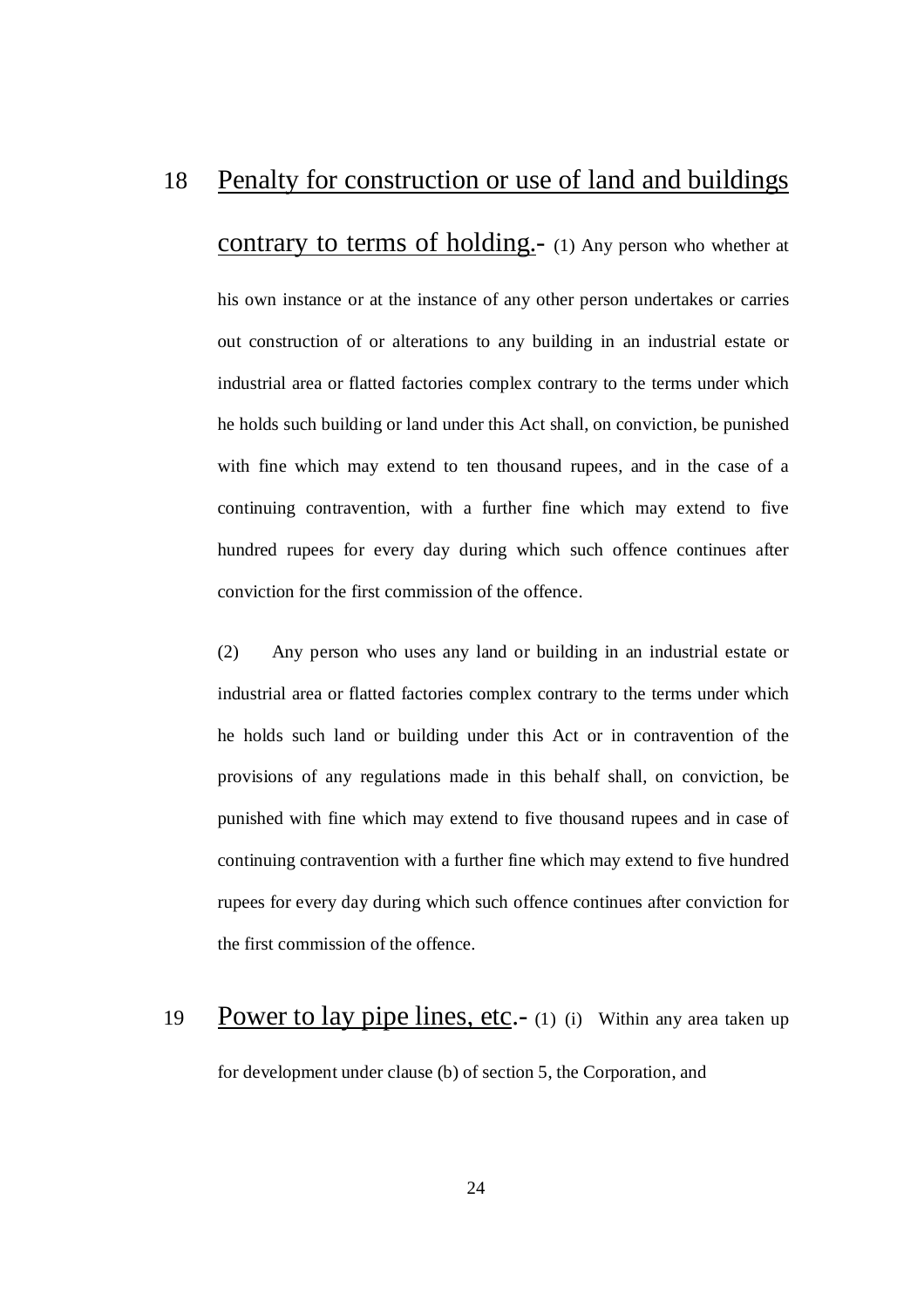$(ii)$  of supply to, or (b) constructing any sewers or drains necessary for carrying off the workings and waste liquids of an industrial process through, any intervening area, any person empowered in this behalf by the Government by notification in the *official Gazette* ( hereinafter in this section referred to as "the authorized person"), may lay down, place, maintain, alter, remove or repair any pipe lines, conduits, supply or service lines, posts or other appliances or apparatus in, on, under, over, along or across any land in such areas. for the purposes of (a) carrying gas, water or electricity from a source

- $(2)$  any land in any such area and in such event the provisions of section 20 shall **mutatis mutandis** apply. The Corporation or the authorized persons may at any time enter upon
- $(3)$  Corporation or the authorized person shall While exercising the powers conferred by sub-section  $(1)$ , the
	- (i) where the land affected is a street, bridge, sewer, drain or tunnel, comply **mutatis mutandis** with the relevant provisions of the Gas Companies Act, 1863 (V of 1863), notwithstanding the fact that the Act is not in force in the area or that the Government has not issued a notification extending such provisions to such land,
	- (ii) cause as little damage as possible to the premises,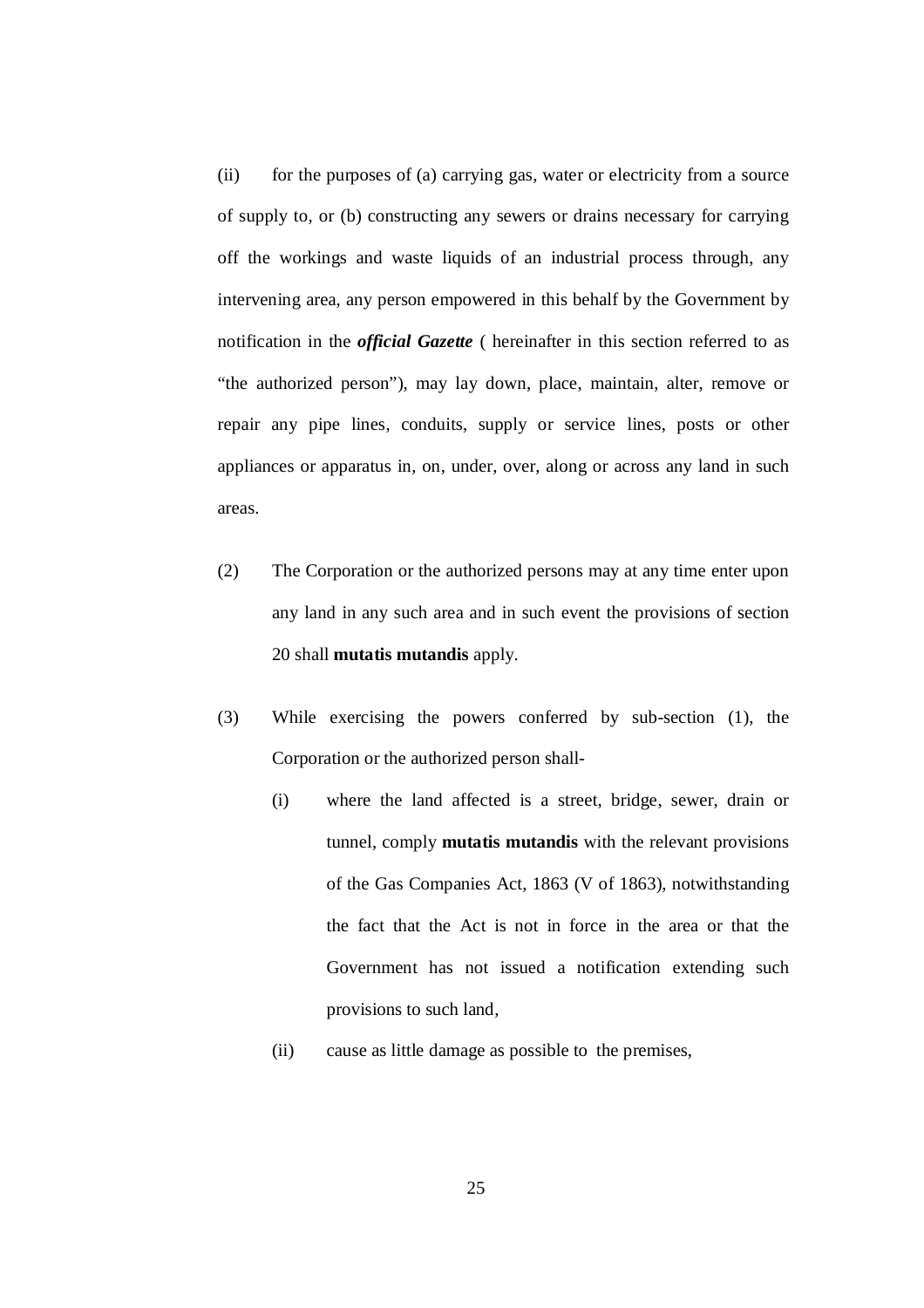and the full compensation to all persons entitled for any damage sustained by them in consequence of the exercise of such power as aforesaid shall be paid, as the case may be, by the Corporation or, in the case of the authorized person, by the Government.

 $(4)$  authorized person to lay down or place any pipe or other works into, through or against any building or in any land not dedicated to public use without the consent of the owners and occupiers thereof, except that the Corporation or such person may at any time enter upon and lay or place any new pipe in the place of an existing pipe in any land wherein any pipe has been already lawfully laid down or placed in pursuance of this Act, and may repair or alter any pipe so laid down: Nothing herein shall authorize or empower the Corporation or the

 Provided that nothing in the aforesaid provisions shall be construed to mean that the Corporation or other person is forbidden from having the said land acquired at any time by the Government in the normal course.

- $(5)$  thereunder shall have effect in so far as it is inconsistent with any of the provisions of the Electricity Act, 2003 (36 of 2003). Nothing contained in this Act or any rule or regulation made
- 20. Powers of entry.- Any officer of the Government, any member of the Corporation, and any person either generally or specially authorized by the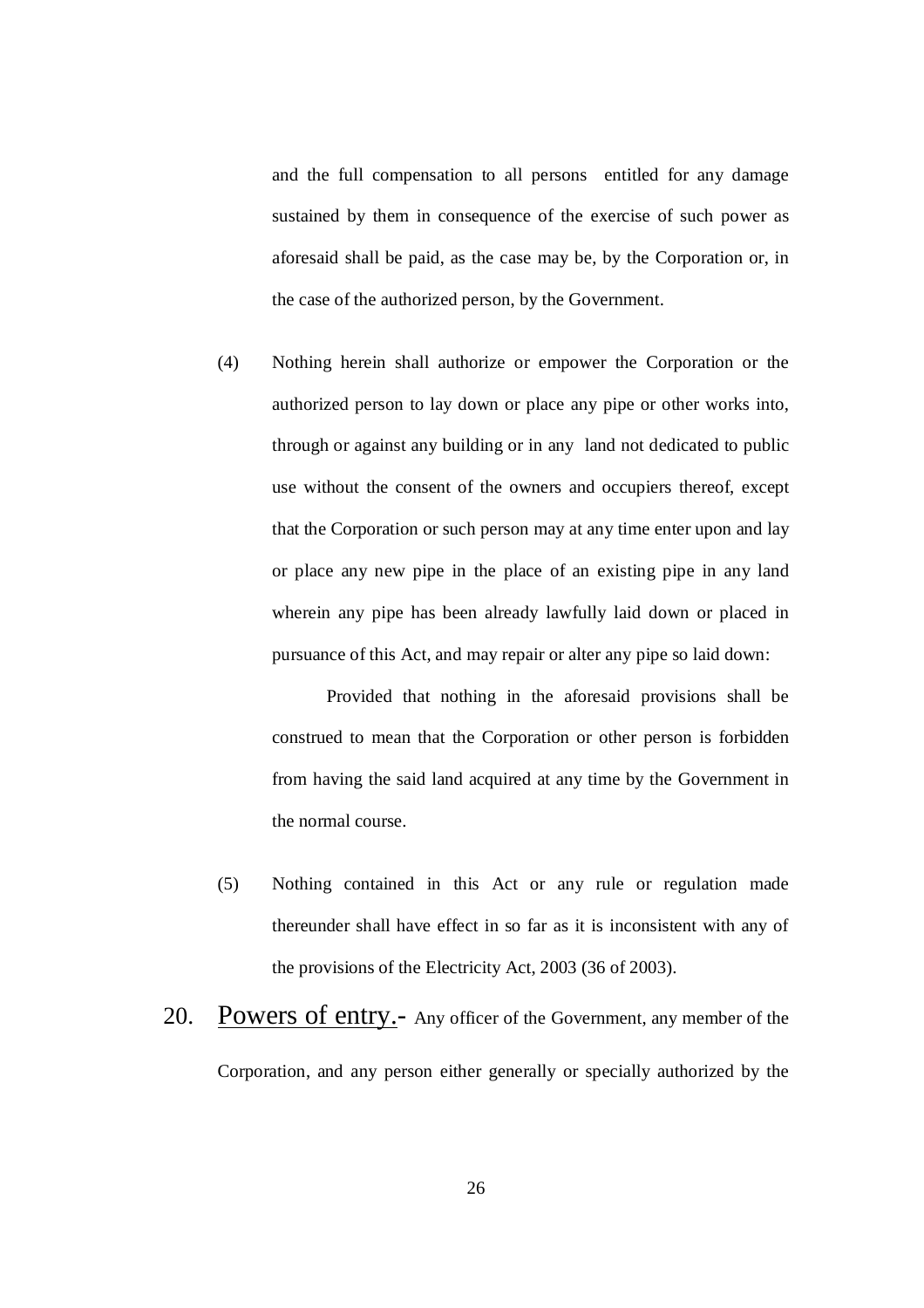Corporation in this behalf, may enter into or upon any land or building with or without assistants or workmen for the purpose of

- (a) making any inspection, survey, measurement, valuation or enquiry or taking levels of such land or buildings;
- (b) examining works under construction and ascertaining the course of sewers and drains;
- (c) digging or boring into the sub-soil;
- (d) setting out boundaries and intended lines of work;
- (e) marking such levels, boundaries and lines by placing marks and cutting trenches;
- (f) doing any other thing necessary for the efficient administration of this Act:

Provided that

- (i) no such entry shall be made except between the hours of sunrise and sunset and without giving reasonable notice to the occupier, or if there be no occupier, to the owner of the land or building;
- (ii) sufficient opportunity shall in every instance be given to enable women (if any) to withdraw from such land or building ;
- (iii) due regard shall always be had, so far as may be compatible with the exigencies of the purpose for which the entry is made, to the social and religious usages of the occupants of the land or building entered.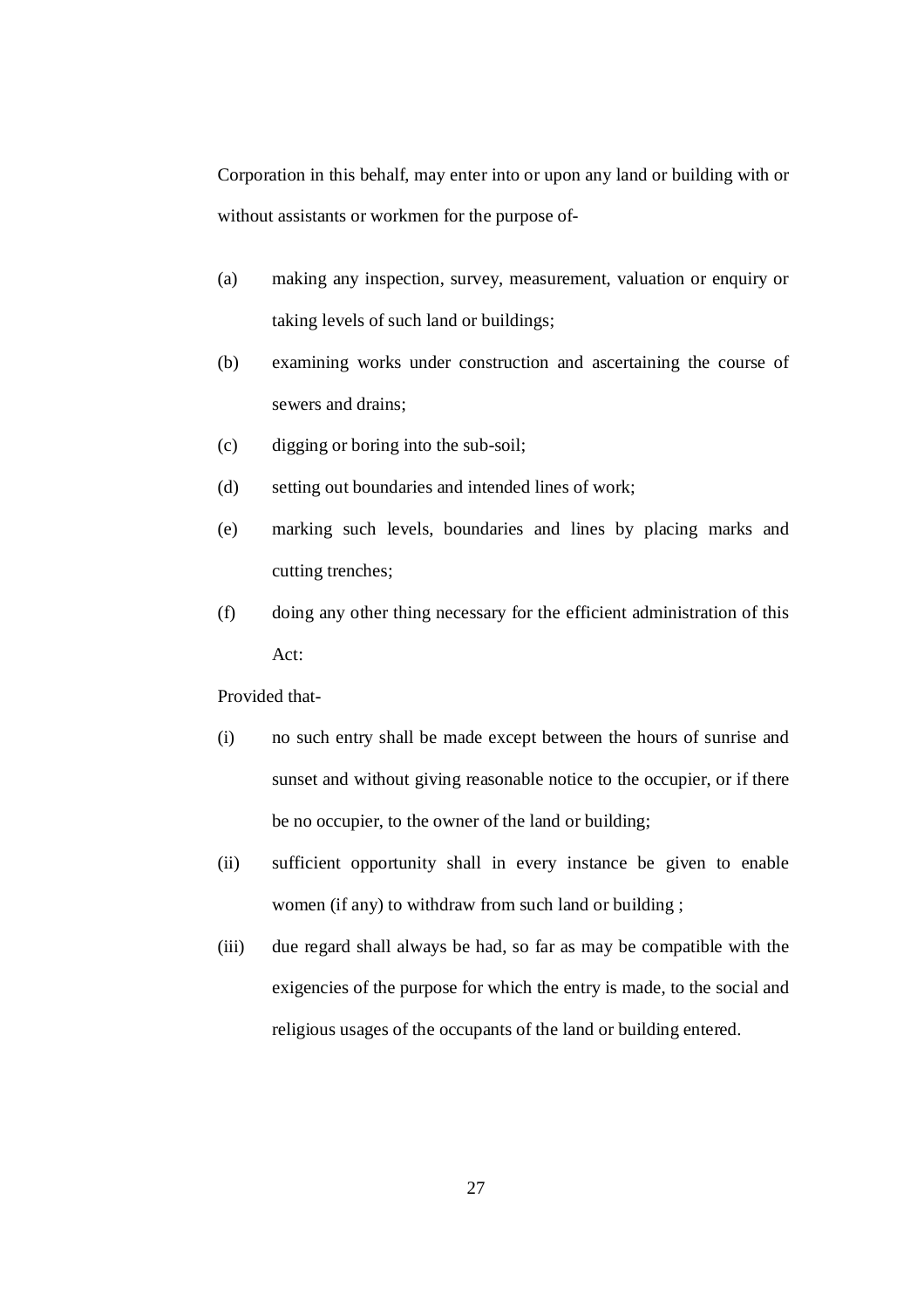#### 21. Officers of the Corporation may be vested with other

powers.- nominate any officer of the Corporation to be a controller or licensing authority under any law for the time being in force relating to the procurement or distribution of any commodity in respect of the industrial undertakings established or to be established in the industrial estates or industrial areas or flatted factories complexes entrusted to or developed by the Corporation and no such nomination shall be called into question merely on the ground that such officer is not an officer of the Government. The Government may by notification in the official Gazette,

#### 22. Recovery of sums due to the Corporation as arrears of land

revenue.- All sums payable by any person to the Corporation or recoverable by it by or under this Act and all charges or expenses incurred in connection therewith shall, without prejudice to any other mode of recovery, be recoverable as an arrear of land revenue on the application of the Corporation.

23. documents required by this Act or any rule or regulation made thereunder to be served upon any person shall, save as otherwise provided in this Act or such rule or regulation, be deemed to be duly served-Service of notices, etc.- (1) All notices, orders and other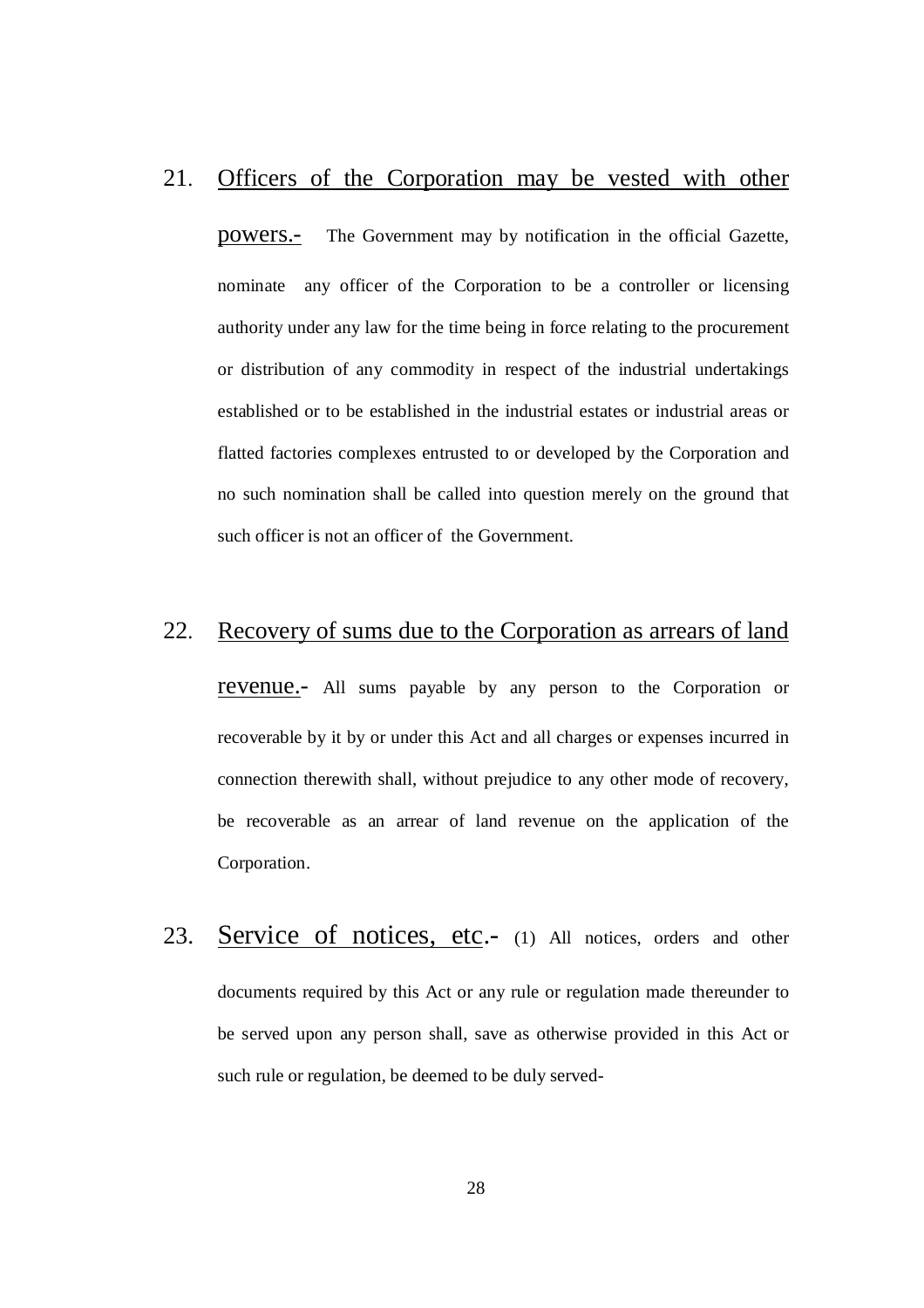- (a) where the person to be served is a company, the service is effected in accordance with the provisions of section 51 of the Companies Act, 1956 (1of 1956);
- (b) where the person to be served is a firm, if the document is addressed to the firm at its principal place of business, identifying it by the name or style under which its business is carried on, and is either
	- (i) sent under a certificate of posting or by registered post; or
	- (ii) left at the said place of business;
- (c) where the person to be served is a statutory public body or a corporation or a society or other body, if the document is addressed to the secretary, treasurer or other head officer of that body, corporation or society at its principal office and is either
	- (i) sent under a certificate of posting or by registered post; or
	- (ii) left at that office;
- (d) in any other case, if the documents is addressed to the person to be served and
	- (i) is given or tendered to him, or
	- $(ii)$  if such conspicuous part of his last known place of residence or business or is given or tendered to some adult member of his person cannot be found, is affixed on some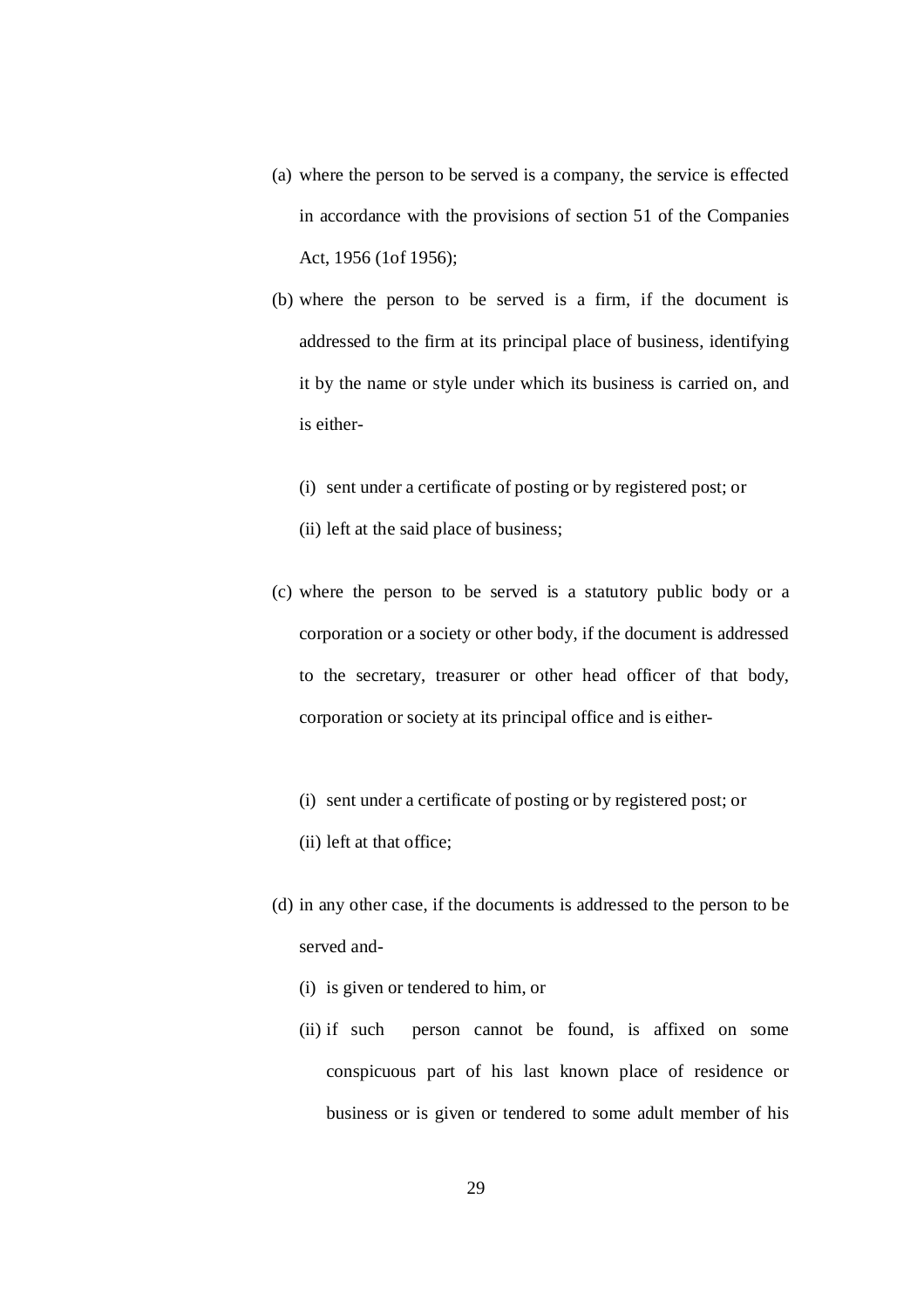family or is affixed on some conspicuous part of the land or building to which it relates, or

- (iii) is sent under a certificate of posting or by registered post to that person.
- $(2)$  owner or occupier of any land or building may be addressed "the owner" or "the occupier", as the case may be, of that land or building (naming that land or building) without further name or description and shall be deemed to be duly served Any document which is required or authorized to be served on the
	- (a) if the document so addressed is sent or delivered in accordance with clause (d) of sub-section (1); or
	- (b) if the document so addressed or a copy thereof so addressed, is given or tendered to some person on the land or building or, where there is no person on the land or building to whom it can be delivered, is affixed to some conspicuous part of the land or building.
- $(3)$  section, the document shall be deemed to be served on each partner. Where a document is served on the firm in accordance with this
- (4) For the purpose of enabling any document to be served on the owner of any property, the occupier (if any) of the property may be required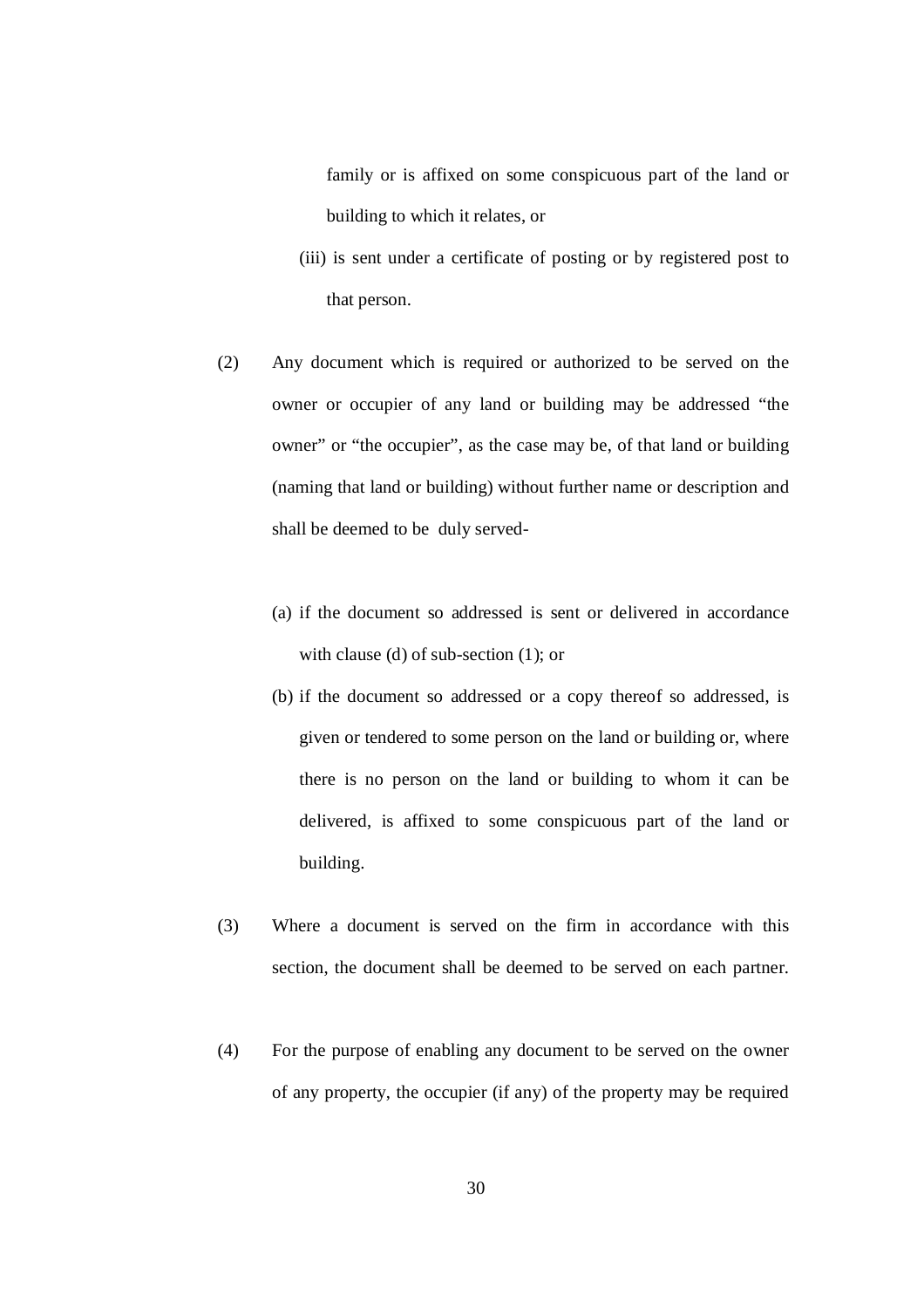by notice in writing by the Government or the Corporation, as the case may be, to state the name and address of the owner thereof.

#### 24. Public notices how to be made known.- Every public

 notice given under this Act or any rule or regulation made there under shall be in writing over the signature of the officer concerned and shall be widely made-known in the locality to be affected thereby affixing copies thereof in conspicuous public places, within the said locality, or by publishing the same by beat of drum or by advertisement in a local newspaper, or by any two or more of these means, and by any other means that the officer may think fit.

### 25. Notices, etc., to fix reasonable time.- Where any notice,

 order or other document issued or made under this Act or any rule or regulation made there under requires anything to be done for the doing of which no time is fixed in this Act or the rule or regulation, the notice, order or other document shall specify a reasonable period of time for doing the same or complying therewith.

26. Furnishing of returns, etc.- (1) The Corporation shall furnish to the Government such returns, statistics, reports, accounts and other information with respect to its conduct of affairs, properties or activities or in regard to any proposed work or scheme as the Government may from time to time require.

 $(2)$  section 12 furnish to the Government an annual report on its working as soon The Corporation shall in addition to the audit report referred to in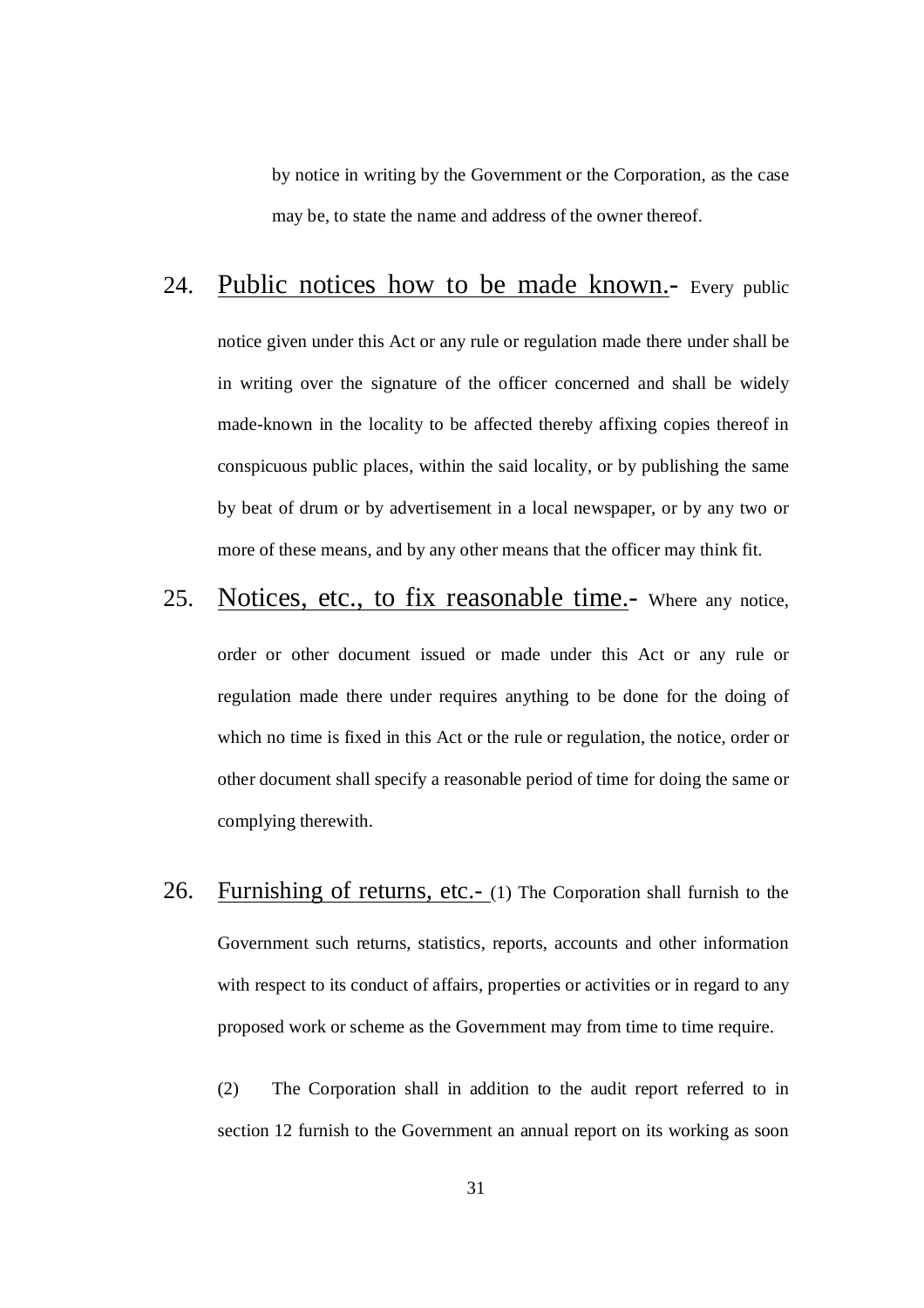as may be, after the end of each financial year in such form and detail as may be prescribed and a copy of the annual report shall be placed before the Legislative Assembly of Delhi as soon as may be after it is received by the Government.

# Government.<br>27. Withdrawal of area or estate or part thereof.- Where the

 Government is satisfied that in respect of any particular industrial estate or industrial area, or any part thereof, the purpose for which the Corporation was empowered under this Act has been substantially achieved so as to render the continued existence of such estate or area or part thereof under the Corporation unnecessary, the Government may, by notification in the official Gazette, declare that such industrial estate or industrial area or part thereof has been removed from the jurisdiction of the Corporation. The Government may also make such other incidental arrangements for the administration of such estate or area or part thereof as the circumstances necessitate.

28. Court shall take cognizance of any offence relating to property belonging to, or vested by or under this Act in, the Corporation, punishable under this Act, except on the complaint of, or upon information received from, the Corporation or some person authorized by the Corporation by general or special order in this behalf. Authority for prosecution.- Unless otherwise expressly provided, no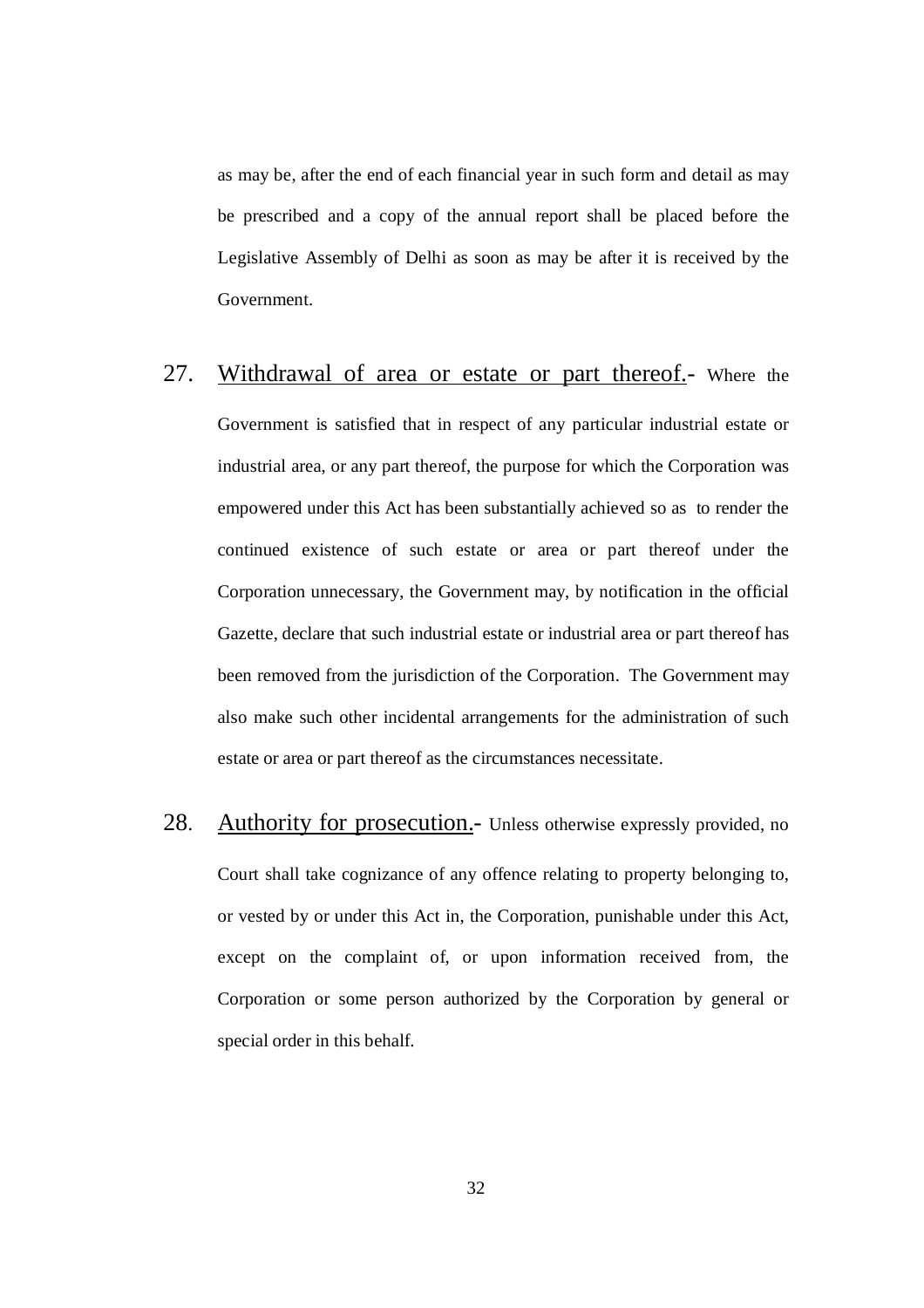29. Compositions of offences by Corporation.- (1) The Corporation or any person authorized by the Corporation by general or special order in this behalf may, either before or after the institution of the proceedings, compound any offence made punishable by or under this Act.

 $(2)$  shall be discharged and no further proceedings shall be taken against him in respect of the offence compounded. Where an offence has been compounded, the offender, if in custody,

 $30<sup>2</sup>$  been committed by a company, every person who at the time the offence was committed was in charge of , or was responsible to the company for the conduct of, the business of the company, as well as the company, shall be deemed to be guilty of the offence and shall be liable to be proceeded against and punished accordingly: Offences by companies.- (1)Whenever an offence under this Act has

 Provided that, nothing contained in this sub-section shall render any such person liable to any punishment under this Act if he proves that the offence was committed without his knowledge and that he exercised all due diligence to prevent the commission of such offence.

 (2) Notwithstanding anything contained in sub-section (1), where an offence under this Act has been committed by a company and it is proved that the offence has been committed with the consent or connivance of, or is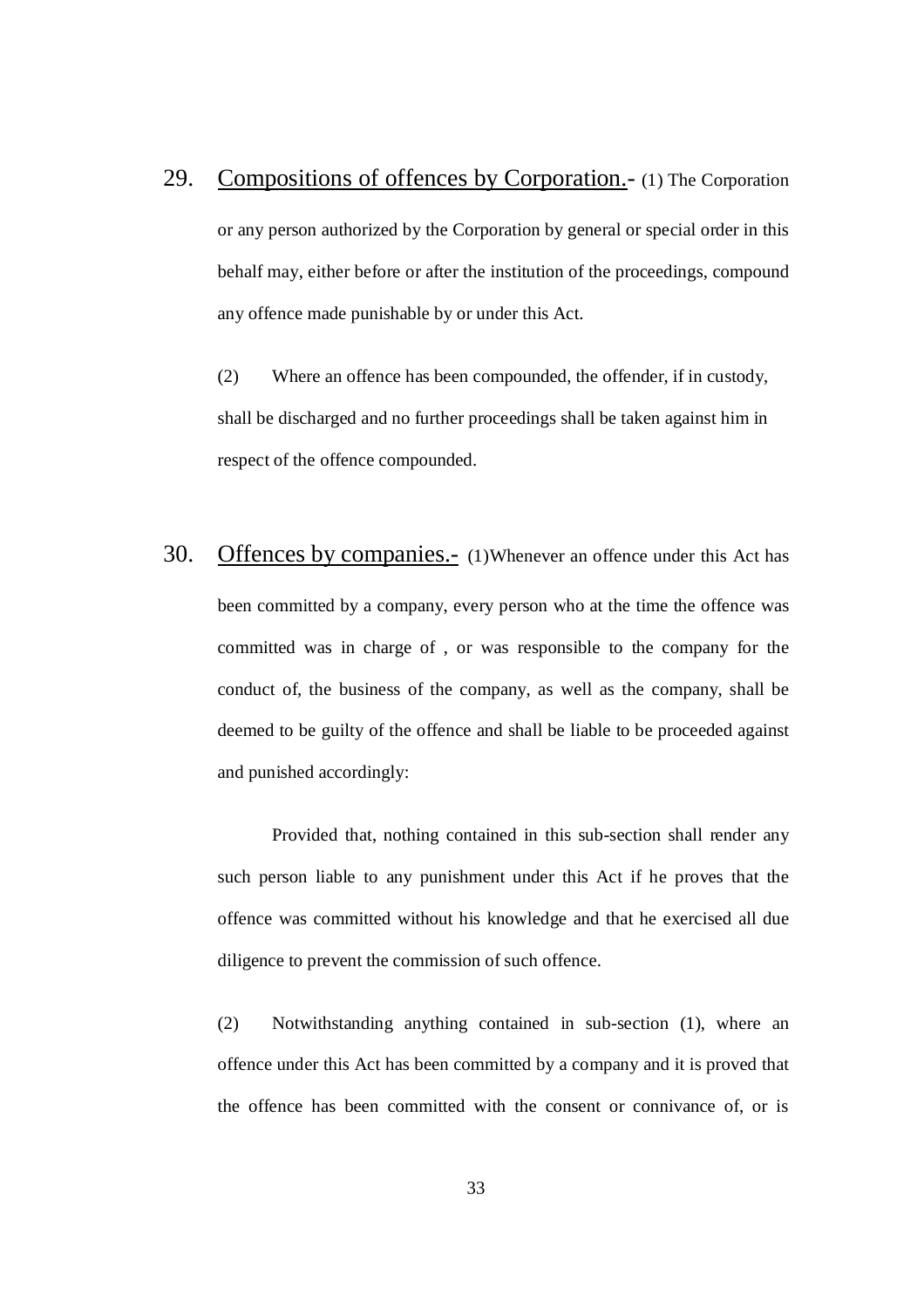attributable to any neglect on the part of, any director, manager, secretary or other officer of the company, such director, manager, secretary or other officer shall also be deemed to be guilty of that offence and shall be liable to be proceeded against and punished accordingly.

Explanation- For the purposes of this section

- (a) "company" means any body corporate, and includes a firm or other association of individuals; and
- (b) "director", in relation to a firm, means a partner in the firm.
- 31. Penalty for obstruction.- Any person who obstructs the entry of a person authorized under section 20 to enter into or upon any land or building or molests such person after such entry or who obstructs the lawful exercise by him of any power conferred by or under this Act shall, on conviction, be punished with imprisonment for a term which may extend to six months, or with fine which may extend to one thousand rupees, or with both.
- 32. Power to make rules.- (1) The Government after consultation with the Corporation in regard to matters concerning it, may, by notification in the official Gazette**,** make rules to carry out the purposes of this Act.
	- (2) In particular and without prejudice to the generality of the foregoing power, such rules may provide for all or any of the following matters, namely-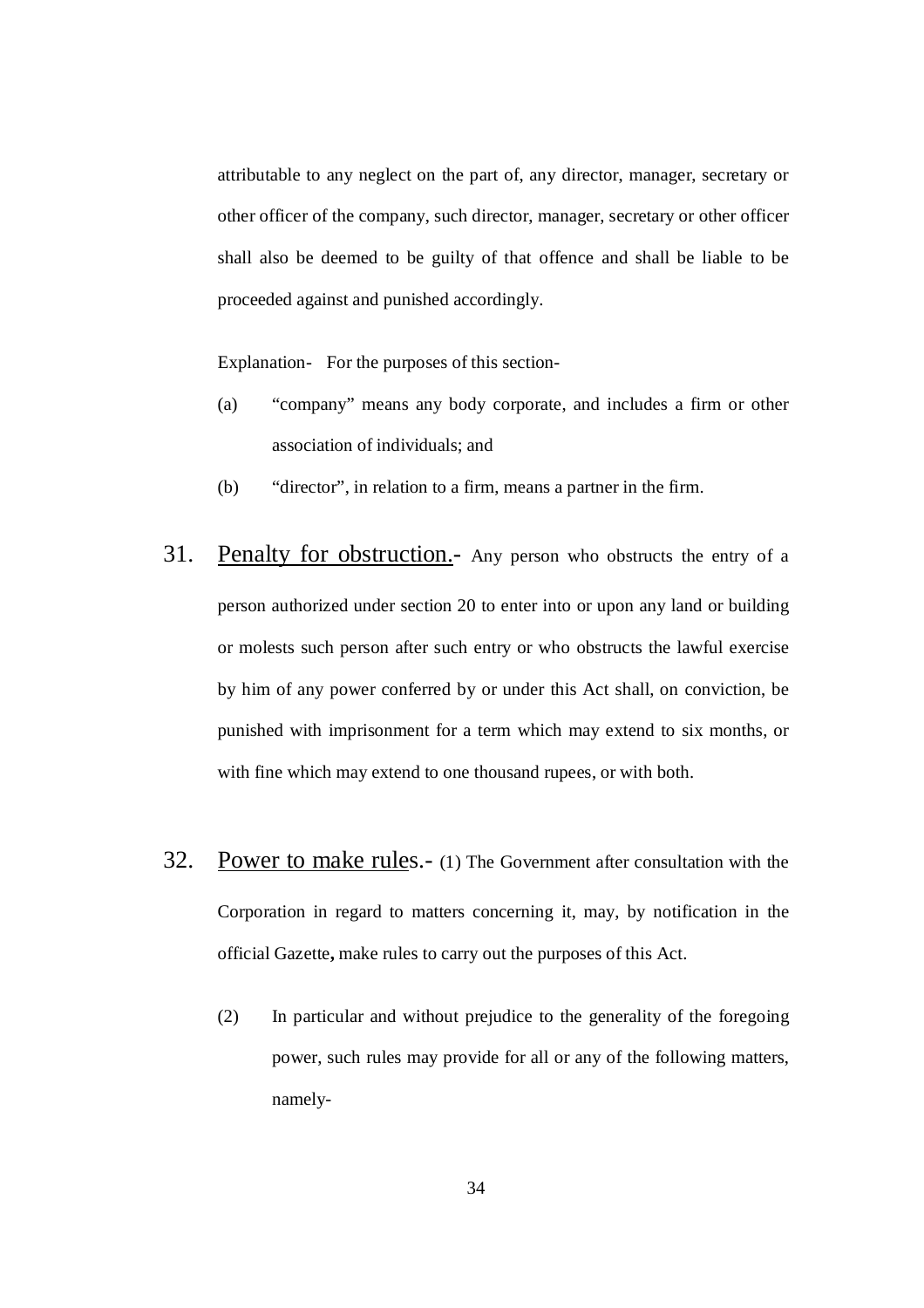- (a) under section 4 to entrust other functions to the Corporation;
- (b) to prescribe the conditions to lease, sell, exchange or otherwise transfer property held by the Corporation under clause (a), to prescribe allotment policy under clause (d) and to prescribe policy guidelines to evict the allottees concerned under clause (e) of section 5;
- (c) to prescribe fees and charges to be levied for providing services and amenities including street lighting services under section 6;
- (d) under section 8, components of industrial development operation and maintenance fund;
- (e) to prescribe purposes for which the sums from the Fund may be spent by the Corporation;
- (f) under section 11, the date by which the annual financial statement and programme of work shall be submitted by the Corporation to the Government and the form and manner of preparing such statement;
- (g) under section 12, the form and manner of maintaining accounts;
- (h) to prescribe period after which notice to show cause may be issued section 15; to the plot holder to acquire unutilised portion of the plot under
- (i) under section 26, the form of, and the details to be given in the annual report;
- (j) the fees which may be charged by the Corporation;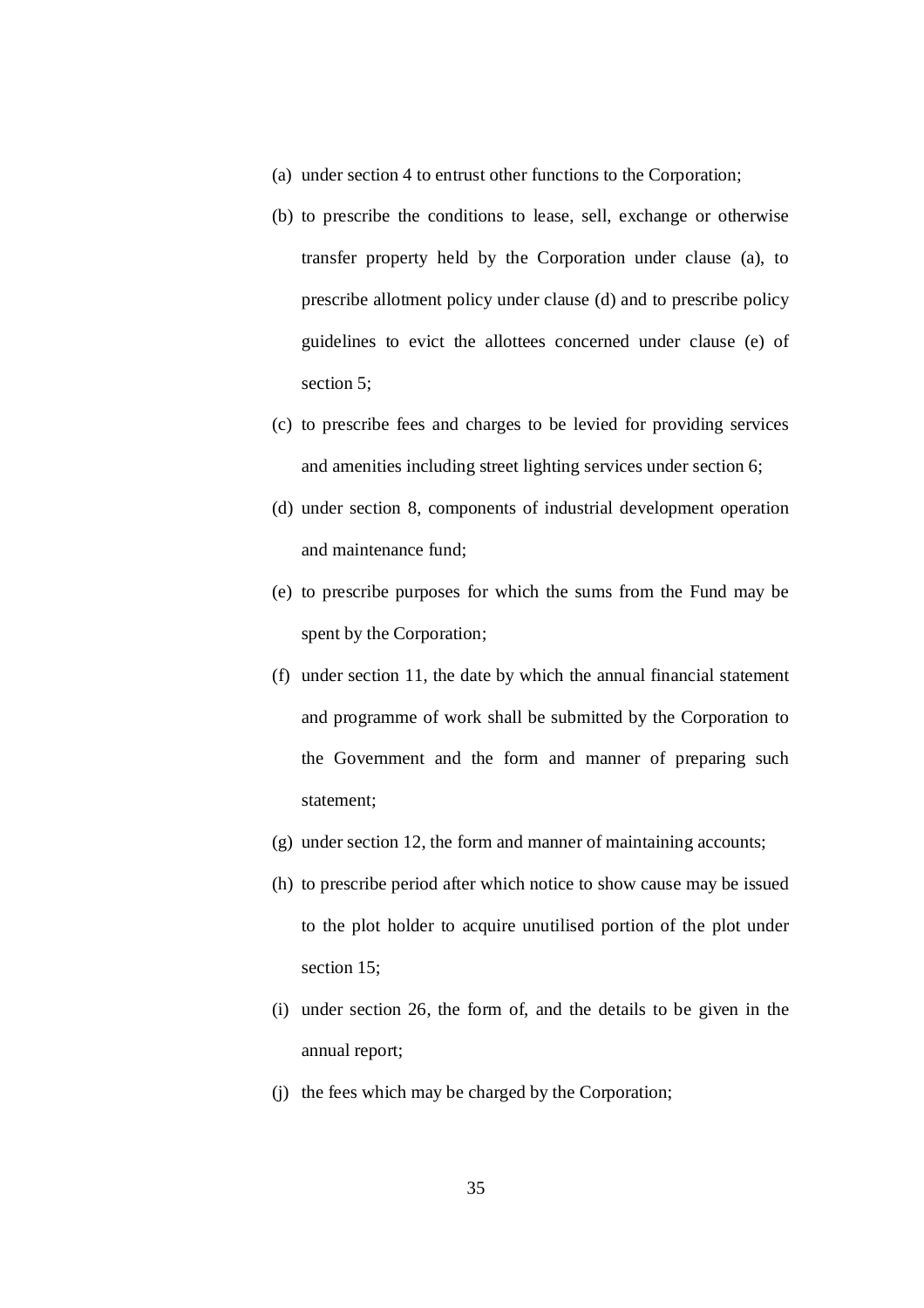(k) any other matter which has to be, or may be, prescribed by rules.

 $(3)$  is made, before the House of the Legislative Assembly of Delhi while it is in session, for a total period of thirty days which may be comprised in one session or two or more successive sessions, and if, before the expiry of the session immediately following the sessions or the successive sessions aforesaid, the House agrees in making any modification in the rule or the House agrees that the rule should not be made, the rule shall thereafter have effect only in such modified form or be of no effect, as the case may be; so, however, that any such modification or annulment shall be without prejudice to the validity of anything previously done under that rule. Every rule made under this Act shall be laid, as soon as may be after it

- 33. Power to make regulations.- (1) The Corporation may, with the previous approval of the Government, make regulations consistent with this Act and the rules made there under, to carry out the purposes of this Act.
	- $(2)$  power, such regulations may provide for all or any of the following matters, namely: in particular and without prejudice to the generality of the foregoing
		- (a) under sub-section (1) of section 16, the manner in which Government lands shall be dealt with by the Corporation after development;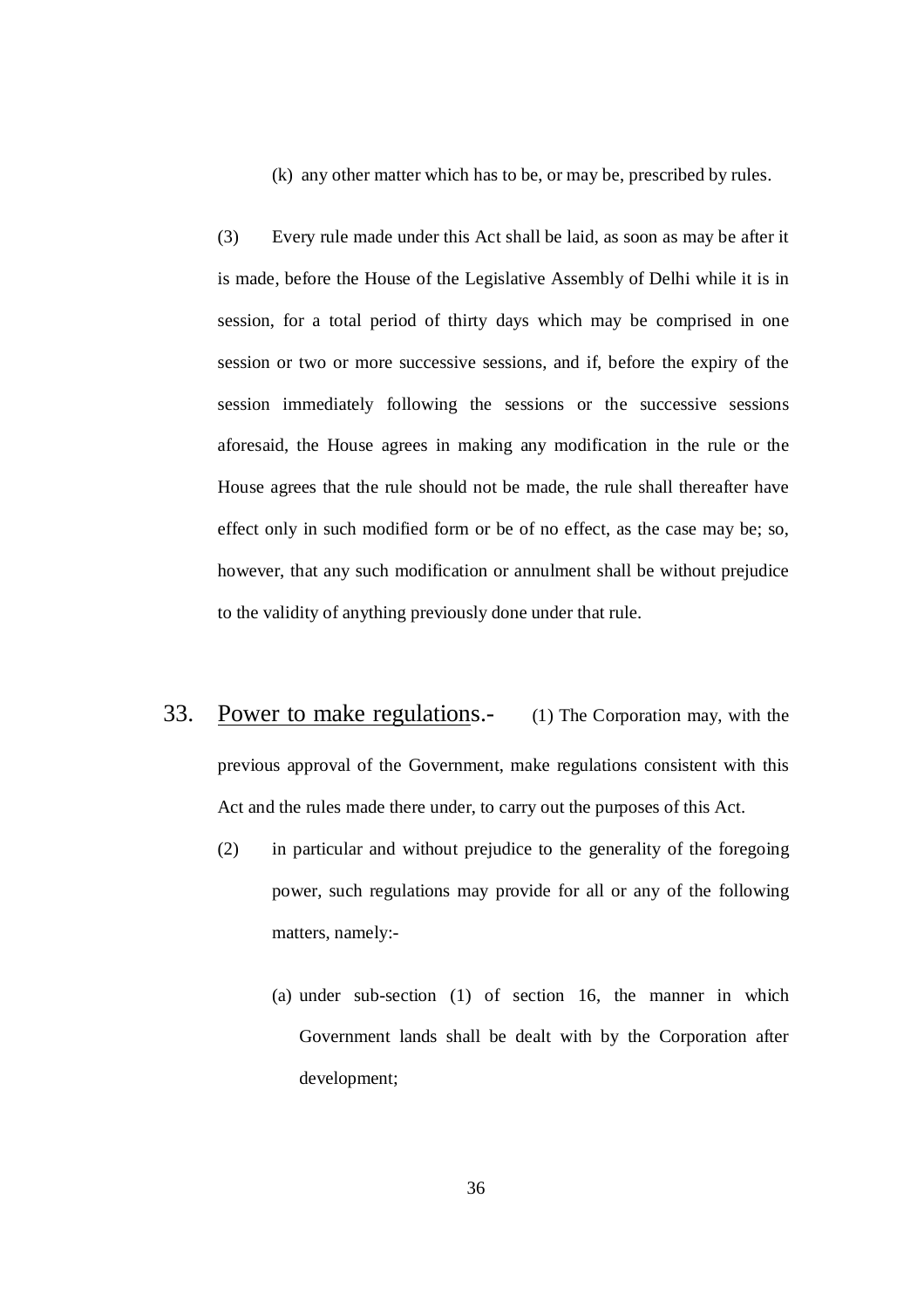- (b) under section 18, the committee of the Corporation to hear appeals under that section and the procedure to be followed by it;
- (c) under section 29, the additional terms and conditions subject to which lands and buildings in industrial estate and industrial areas may be held or used;
- (d) any other matter, which has to be, or may be, prescribed by regulations.

 $(3)$  after it is made, before the House of the Legislative Assembly of Delhi while it is in session, for a total period of thirty days which may be comprised in one session or two or more successive sessions, and if, before the expiry of the session immediately following the sessions or the successive sessions aforesaid, the House agrees in making any modification in the regulation or the House agrees that the regulation should not be made, the regulation shall thereafter have effect only in such modified form or be of no effect, as the case may be; so, however, that any such modification or annulment shall be without prejudice to the validity of anything previously done under that Every regulation made under this Act shall be laid, as soon as may be regulation.

34. Protection of action taken in good faith.- No suit, prosecution or other legal proceedings shall lie against any person for anything which is in good faith done or intended to be done under this Act or any rule or regulation made there under.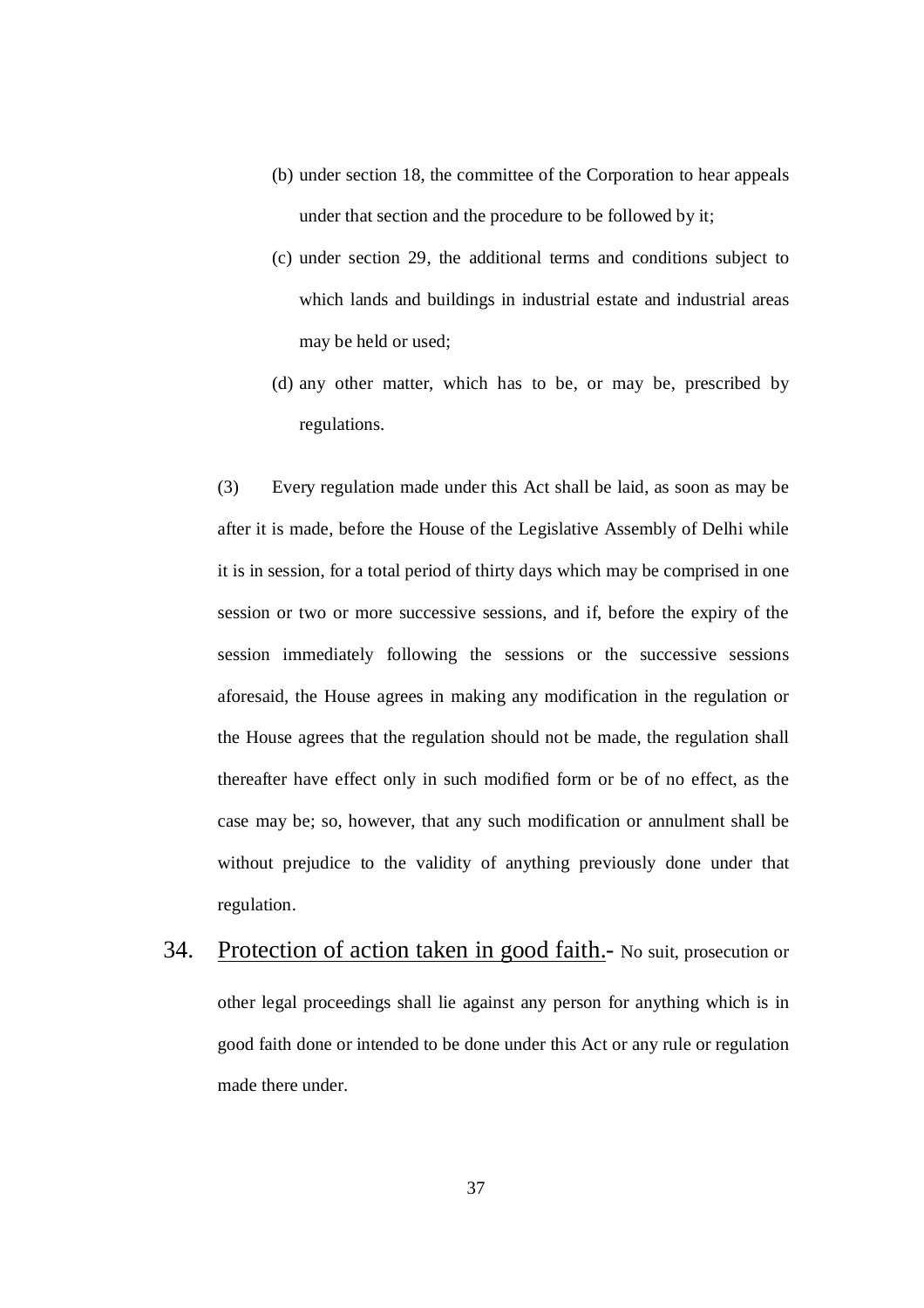#### 35. Members, officers and staff of Corporation to be public

servants.- All members officers and servants of the Corporation shall, when acting or purporting to act in pursuance of any of the provisions of this Act, be deemed to be public servants within the meaning of section 21 of the Indian Penal Code, 1860 (45 of 1860).

# $36.$ conformity with the Master Plan for Delhi.- Any industrial area to be developed or redeveloped by the Corporation under the provisions of this Act shall be in conformity with the Master Plan for Delhi notified under the Delhi Development Act, 1957 (61 of 1957). Industrial Area Development or Redevelopment to be in

37. difficulty arises in giving effect to the provisions of this Act, the Government may, by order, make provisions or give such direction not inconsistent with the express provisions of this Act, as may appear to it to be necessary or expedient for the removal of the doubt or difficulty, and the order of the Government, in such cases, shall be final. Power to remove doubts and difficulties.- If any doubt or